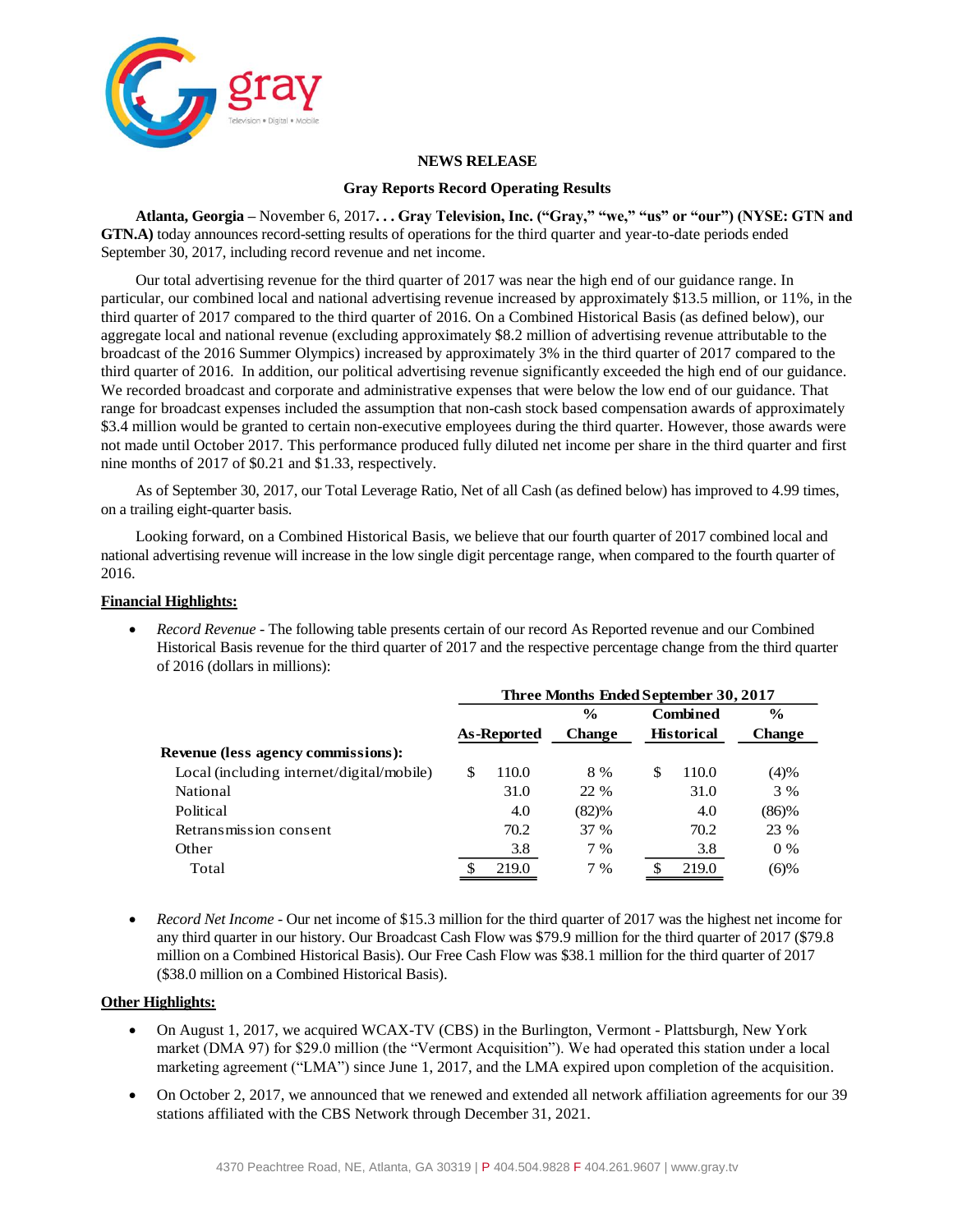#### **Effects of Acquisitions and Divestitures on Our Results of Operations**

From October 31, 2013 through September 30, 2017, we completed 23 acquisition transactions and three divestiture transactions. As more fully described in our Form 10-Q to be filed with the Securities and Exchange Commission today and in our prior disclosures, these transactions added a net total of 51 television stations in 31 television markets, including 26 new television markets, to our operations.

We refer to the eight stations we acquired (excluding the stations acquired in the Clarksburg Acquisition) during the first nine-months of 2017 and the stations we commenced operating under an LMA during that period as the "2017 Acquisitions." We refer to the 13 stations acquired in 2016, and that we retained in those transactions, as well as the stations in the Clarksburg Acquisition that we commenced operating under an LMA on June 1, 2016, as the "2016 Acquisitions." During 2015, we completed six acquisitions, which collectively added seven television stations in six markets (four new markets) to our operations, and we refer to those stations as the "2015 Acquisitions." Unless the context of the following discussion requires otherwise, we refer to the stations acquired in the 2017 Acquisitions, the 2016 Acquisitions and the 2015 Acquisitions, collectively, as the "Acquisitions."

Due to the significant effect that our acquisitions and divestitures have had on our results of operations, and in order to provide more meaningful period over period comparisons, we present herein certain financial information on a "Combined Historical Basis." Unless otherwise defined, Combined Historical Basis reflects financial results that have been compiled by adding Gray's historical revenue and broadcast expenses to the historical revenue and broadcast expenses of the Acquisitions and subtracting the historical revenues and broadcast expenses of divested stations as if they had been acquired or divested, respectively, on January 1, 2015 (the beginning of the earliest period presented) (the "Completed Transactions").

Combined Historical Basis financial information does not include any adjustments for other events attributable to the Completed Transactions except "Broadcast Cash Flow," "Broadcast Cash Flow Less Cash Corporate Expenses," "Operating Cash Flow as Defined in the Senior Credit Agreement" and "Total Leverage Ratio, Net of All Cash" each give effect to expected synergies, and "Free Cash Flow" on a Combined Historical Basis gives effect to the financings and certain expected operating synergies related to the Completed Transactions. "Operating Cash Flow as Defined in the Senior Credit Agreement" and "Total Leverage Ratio, Net of All Cash" on a Combined Historical Basis also reflect the add-back of legal and other professional fees incurred in completing acquisitions. Certain of the Combined Historical Basis financial information has been derived from, and adjusted based on, unaudited, unreviewed financial information prepared by other entities, which Gray cannot independently verify. We cannot assure you that such financial information would not be materially different if such information were audited or reviewed and no assurances can be provided as to the accuracy of such information, or that our actual results would not differ materially from the Combined Historical Basis financial information if the Completed Transactions had been completed at the stated date. In addition, the presentation of Combined Historical Basis, "Broadcast Cash Flow," "Broadcast Cash Flow Less Cash Corporate Expenses," "Operating Cash Flow as Defined in the Senior Credit Agreement," "Total Leverage Ratio, Net of All Cash," "Free Cash Flow" and the adjustments to such information, including expected synergies resulting from such transactions, may not comply with GAAP or the requirements for pro forma financial information under Regulation S-X under the Securities Act.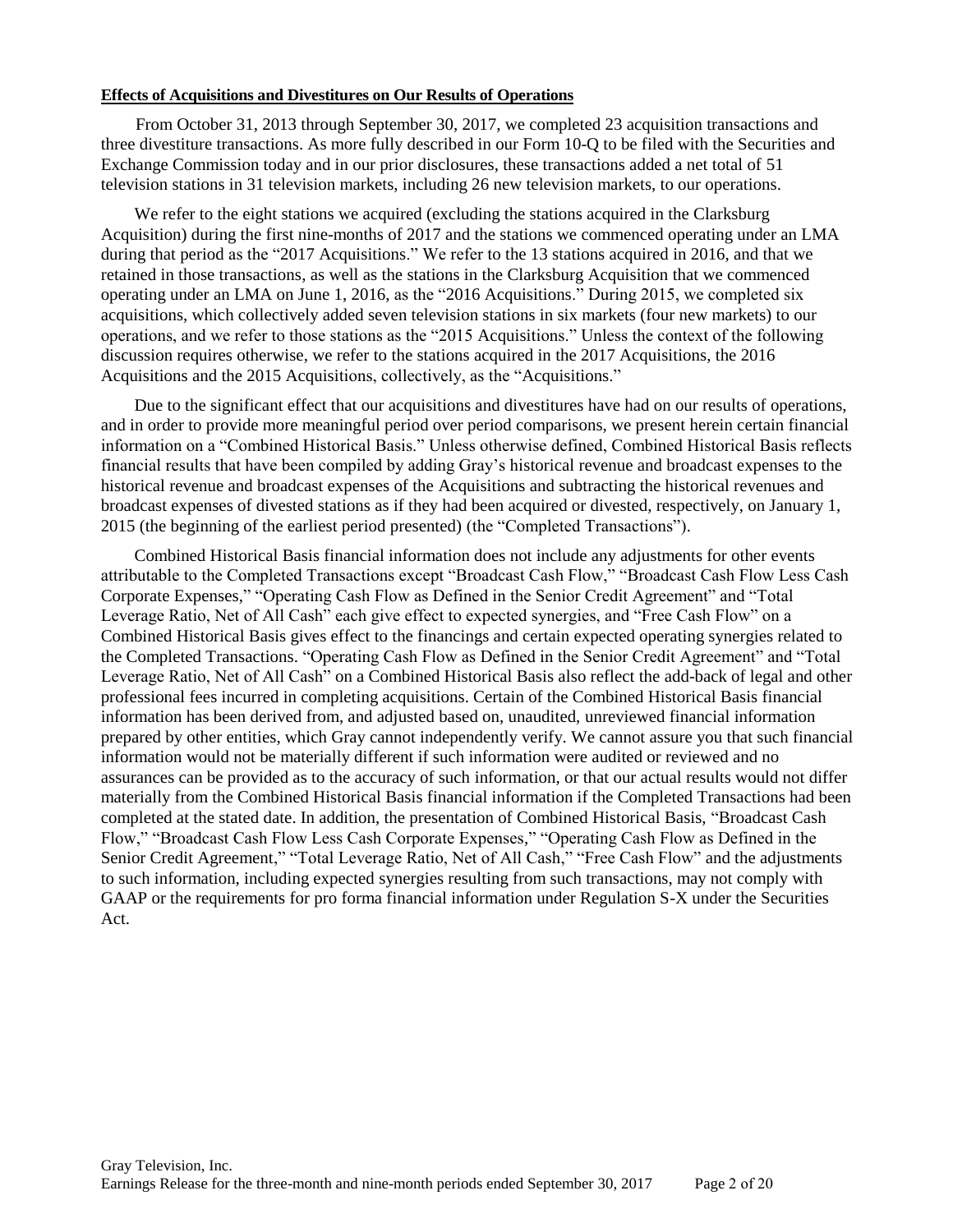### **Selected Operating Data on As-Reported Basis (unaudited)**

|                                                  | Three Months Ended September 30, |         |    |          |                        |    |         |           |
|--------------------------------------------------|----------------------------------|---------|----|----------|------------------------|----|---------|-----------|
|                                                  |                                  |         |    | % Change |                        |    |         | % Change  |
|                                                  |                                  |         |    |          | $2017$ to              |    |         | $2017$ to |
|                                                  |                                  | 2017    |    | 2016     | 2016                   |    | 2015    | 2015      |
|                                                  |                                  |         |    |          | (dollars in thousands) |    |         |           |
| Revenue (less agency commissions):               |                                  |         |    |          |                        |    |         |           |
| Total                                            | \$                               | 218,977 | S. | 204,490  | 7%                     | S. | 151,102 | 45 %      |
| Political                                        | \$                               | 4,005   | S. | 22,272   | (82)%                  | \$ | 4,594   | (13)%     |
| Operating expenses (1):                          |                                  |         |    |          |                        |    |         |           |
| <b>Broadcast</b>                                 | \$                               | 139,430 | S  | 120,717  | 16%                    | S. | 98,921  | 41 %      |
| Corporate and administrative                     | \$                               | 8,318   | \$ | 7,223    | 15 %                   | S. | 10,022  | (17)%     |
| Net (loss) income                                | \$                               | 15,316  | \$ | (213)    | 7291 %                 | \$ | 6,609   | 132 %     |
| Non-GAAP Cash Flow (2):                          |                                  |         |    |          |                        |    |         |           |
| <b>Broadcast Cash Flow</b>                       | \$                               | 79,936  | S  | 84,170   | (5)%                   | \$ | 52,667  | 52 %      |
| Broadcast Cash Flow Less Cash Corporate Expenses | \$                               | 72,794  | S  | 77,916   | (7)%                   | S  | 43,434  | 68 %      |
| Free Cash Flow                                   | \$                               | 38,145  | S  | 29,495   | 29 %                   | S  | 15,609  | 144 %     |

|                                                  | Nine Months Ended September 30, |         |    |                        |          |    |           |          |
|--------------------------------------------------|---------------------------------|---------|----|------------------------|----------|----|-----------|----------|
|                                                  |                                 |         |    |                        | % Change |    |           | % Change |
|                                                  |                                 |         |    |                        | 2017 to  |    |           | 2017 to  |
|                                                  |                                 | 2017    |    | 2016                   | 2016     |    | 2015      | 2015     |
|                                                  |                                 |         |    | (dollars in thousands) |          |    |           |          |
| Revenue (less agency commissions):               |                                 |         |    |                        |          |    |           |          |
| Total                                            | \$                              | 649,119 | S. | 574,846                | 13 %     |    | \$427,869 | 52 %     |
| Political                                        | \$                              | 9,034   | \$ | 41,576                 | (78)%    | S  | 7,950     | 14 %     |
| Operating expenses (1):                          |                                 |         |    |                        |          |    |           |          |
| <b>Broadcast</b>                                 | \$                              | 406,446 | S. | 346,620                | $17\%$   |    | \$272,213 | 49 %     |
| Corporate and administrative                     | \$                              | 24,436  | \$ | 31,425                 | (22)%    | \$ | 23,313    | 5 %      |
| Net income                                       | \$                              | 96,382  | \$ | 26,439                 | 265 %    | \$ | 24,314    | 296 %    |
| Non-GAAP Cash Flow (2):                          |                                 |         |    |                        |          |    |           |          |
| <b>Broadcast Cash Flow</b>                       | \$                              | 243,639 | S. | 229,332                | 6 %      | \$ | 156,635   | 56 %     |
| Broadcast Cash Flow Less Cash Corporate Expenses | S                               | 222,431 | S. | 200,817                | $11\%$   | \$ | 135,652   | 64 %     |
| Free Cash Flow                                   | S                               | 130,622 | S. | 79,640                 | 64 %     | S. | 64,988    | 101 %    |

(1) Excludes depreciation, amortization, and loss on disposal of assets.

(2) See definition of non-GAAP terms and reconciliation of the non-GAAP amounts to net income included elsewhere herein.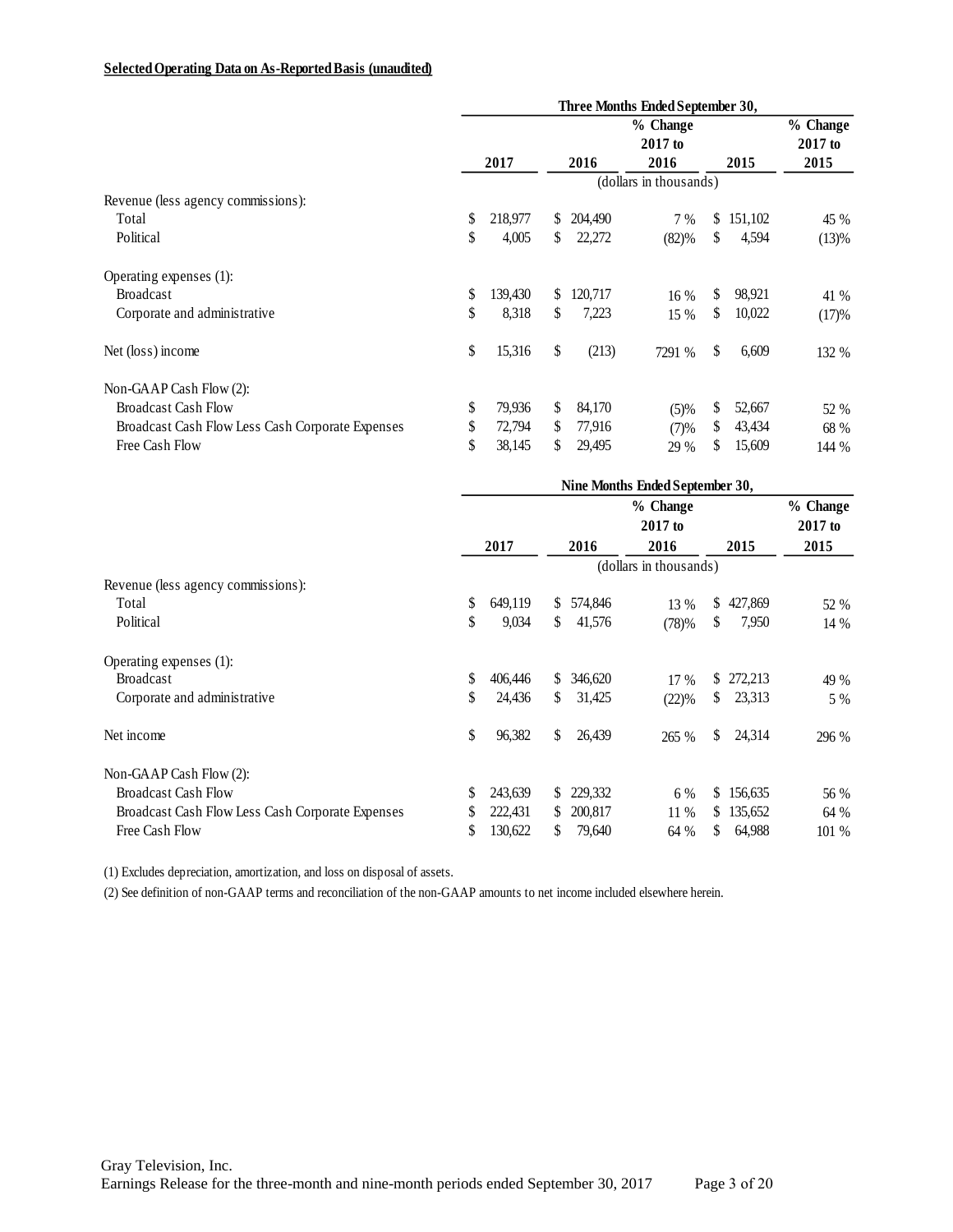#### **Selected Operating Data on Combined Historical Basis (unaudited)**

|                                    |               |               | Three Months Ended September 30, |              |         |                       |
|------------------------------------|---------------|---------------|----------------------------------|--------------|---------|-----------------------|
|                                    |               |               | % Change<br>$2017$ to            |              |         | % Change<br>$2017$ to |
|                                    | 2017          | 2016          | 2016                             |              | 2015    | 2015                  |
|                                    |               |               | (dollars in thousands)           |              |         |                       |
| Revenue (less agency commissions): |               |               |                                  |              |         |                       |
| Total                              | \$<br>218,977 | \$<br>233,798 | (6)%                             | \$           | 203,223 | 8 %                   |
| Political                          | \$<br>4,005   | \$<br>28,181  | (86)%                            | S.           | 5,535   | (28)%                 |
| Operating expenses (1):            |               |               |                                  |              |         |                       |
| <b>Broadcast</b>                   | \$<br>139,430 | \$<br>135,810 | 3 %                              | \$.          | 133,512 | 4 %                   |
| Corporate and administrative       | \$<br>8.318   | \$<br>7,223   | 15 %                             | \$.          | 10,022  | (17)%                 |
| Non-GAAP Cash Flow $(2)$ :         |               |               |                                  |              |         |                       |
| <b>Broadcast Cash Flow</b>         | \$<br>79,818  | \$<br>97,715  | (18)%                            | \$           | 76,549  | 4 %                   |
| Broadcast Cash Flow Less           |               |               |                                  |              |         |                       |
| <b>Cash Corporate Expenses</b>     | \$<br>72,676  | \$<br>91,464  | (21)%                            | $\mathbb{S}$ | 67,316  | 8 %                   |
| Operating Cash Flow as defined in  |               |               |                                  |              |         |                       |
| our Senior Credit Agreement        | \$<br>72,488  | \$<br>90,587  | (20)%                            | $\mathbb{S}$ | 69,300  | 5 %                   |
| Free Cash Flow                     | \$<br>37,963  | \$<br>45,868  | (17)%                            | \$           | 36,723  | 3 %                   |

|                                    |               |     |         | Nine Months Ended September 30, |     |         |           |
|------------------------------------|---------------|-----|---------|---------------------------------|-----|---------|-----------|
|                                    |               |     |         | % Change                        |     |         | % Change  |
|                                    |               |     |         | $2017$ to                       |     |         | $2017$ to |
|                                    | 2017          |     | 2016    | 2016                            |     | 2015    | 2015      |
|                                    |               |     |         | (dollars in thousands)          |     |         |           |
| Revenue (less agency commissions): |               |     |         |                                 |     |         |           |
| Total                              | \$<br>661,472 | \$  | 670,473 | (1)%                            | S.  | 596,891 | $11\%$    |
| Political                          | \$<br>9,074   | \$  | 54,169  | (83)%                           | \$  | 9,846   | $(8)\%$   |
| Operating expenses (1):            |               |     |         |                                 |     |         |           |
| <b>Broadcast</b>                   | \$<br>419,461 | S.  | 406,653 | 3 %                             | \$. | 385,468 | 9 %       |
| Corporate and administrative       | \$<br>24,436  | \$  | 31,425  | (22)%                           | \$. | 23,313  | 5 %       |
| Non-GAAP Cash Flow $(2)$ :         |               |     |         |                                 |     |         |           |
| <b>Broadcast Cash Flow</b>         | \$<br>246,043 | \$. | 270,909 | (9)%                            | \$. | 234,462 | 5 %       |
| <b>Broadcast Cash Flow Less</b>    |               |     |         |                                 |     |         |           |
| Cash Corporate Expenses            | \$<br>224,835 | \$. | 242,394 | (7)%                            | \$. | 213,479 | 5 %       |
| Operating Cash Flow as defined in  |               |     |         |                                 |     |         |           |
| our Senior Credit Agreement        | \$<br>224,873 | \$. | 247,209 | (9)%                            | S.  | 218,220 | 3 %       |
| Free Cash Flow                     | \$<br>133,319 | S.  | 125,654 | 6 %                             | S.  | 123,659 | 8 %       |

(1) Excludes depreciation, amortization, and loss on disposal of assets.

(2) See definition of non-GAAP terms and reconciliation of the non-GAAP amounts to net income included elsewhere herein.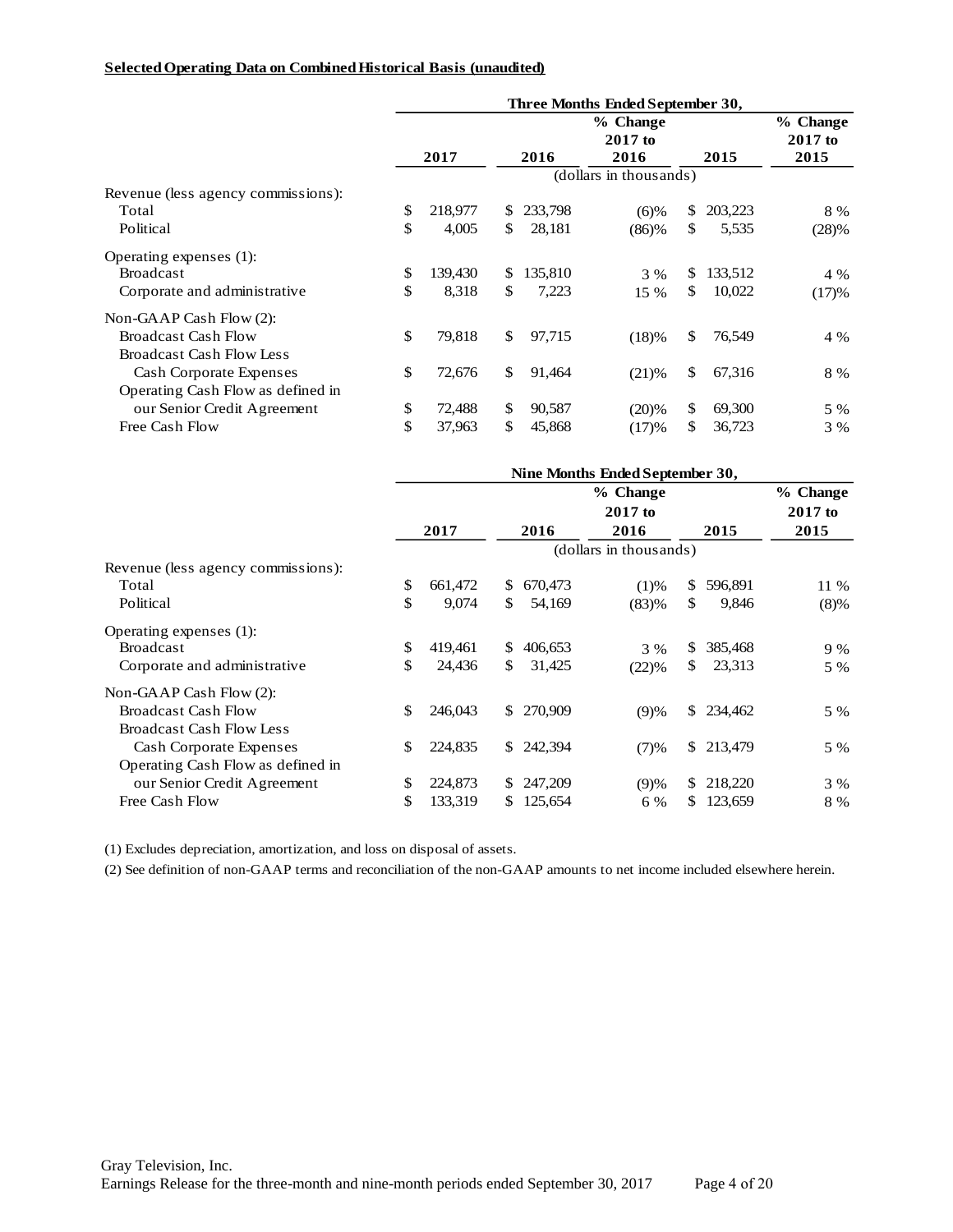### **Results of Operations for the Third Quarter of 2017**

### *Revenue (less agency commissions) on As-Reported Basis.*

The table below presents our revenue (less agency commissions) by type for the third quarter of 2017 and 2016 (dollars in thousands):

|                                           | Three Months Ended September 30, |               |          |      |               |                |  |
|-------------------------------------------|----------------------------------|---------------|----------|------|---------------|----------------|--|
|                                           | 2017                             |               |          | 2016 |               |                |  |
|                                           | Percent                          |               |          |      |               | <b>Percent</b> |  |
|                                           |                                  | <b>Amount</b> | of Total |      | <b>Amount</b> | of Total       |  |
| <b>Revenue (less agency commissions):</b> |                                  |               |          |      |               |                |  |
| Local (including internet/digital/mobile) | \$.                              | 110,033       | 50.2%    | \$   | 102,172       | 50.0%          |  |
| National                                  |                                  | 31,027        | 14.2%    |      | 25,426        | 12.4%          |  |
| Political                                 |                                  | 4.005         | 1.8%     |      | 22,272        | 10.9%          |  |
| Retransmission consent                    |                                  | 70,150        | 32.0%    |      | 51,096        | 25.0%          |  |
| Other                                     |                                  | 3,762         | 1.8%     |      | 3,524         | 1.7%           |  |
| Total                                     | \$                               | 218,977       | 100.0%   | \$.  | 204.490       | 100.0%         |  |

Total revenue increased \$14.5 million, or 7%, to \$219.0 million for the third quarter of 2017 compared to the third quarter of 2016. Total revenue from the 2017 Acquisitions and the 2016 Acquisitions, collectively, accounted for approximately \$59.3 million of our total revenue in the third quarter of 2017 compared to \$37.1 million in the third quarter of 2016.

The changes in revenue for the third quarter of 2017 compared to the third quarter of 2016 were approximately as follows:

- **•** Local advertising revenue (including internet/digital/mobile) increased \$7.9 million, or 8%, to \$110.0 million.
- National advertising revenue increased \$5.6 million, or 22%, to \$31.0 million.
- Political advertising revenue decreased \$18.3 million, or 82%, to \$4.0 million.
- Retransmission consent revenue increased \$19.1 million, or 37%, to \$70.2 million.
- Other revenue increased \$0.2 million, or 7%, to \$3.8 million.

Excluding the revenue contributed by the 2017 Acquisitions and 2016 Acquisitions, our total revenue decreased by \$7.7 million in the third quarter of 2017 as compared to the third quarter of 2016. This was primarily the result of a decrease in political advertising revenue of approximately \$14.2 million due to 2017 being the "offyear" of the two-year election cycle. These decreases were partially offset by an increase in retransmission consent revenue of approximately \$10.0 million primarily due to higher retransmission consent rates.

Local and national advertising revenue for the third quarter of 2017 decreased by approximately \$3.3 million primarily because the third quarter of 2016 included approximately \$8.2 million of revenue from the 2016 Olympic Games.

### *Revenue on Combined Historical Basis.*

On a Combined Historical Basis, total revenue decreased \$14.8 million, or 6%, to \$219.0 million in the third quarter of 2017 compared to the third quarter of 2016 as a result of the following:

- Local advertising revenue (including internet/digital/mobile) decreased \$4.8 million, or 4%, to \$110.0 million.
- **•** National advertising revenue increased \$0.9 million, or 3%, to \$31.0 million.
- **•** Political advertising revenue decreased \$24.2 million, or 86%, to \$4.0 million.
- **•** Retransmission consent revenue increased \$13.2 million, or 23%, to \$70.2 million.

Gray Television, Inc. Earnings Release for the three-month and nine-month periods ended September 30, 2017 Page 5 of 20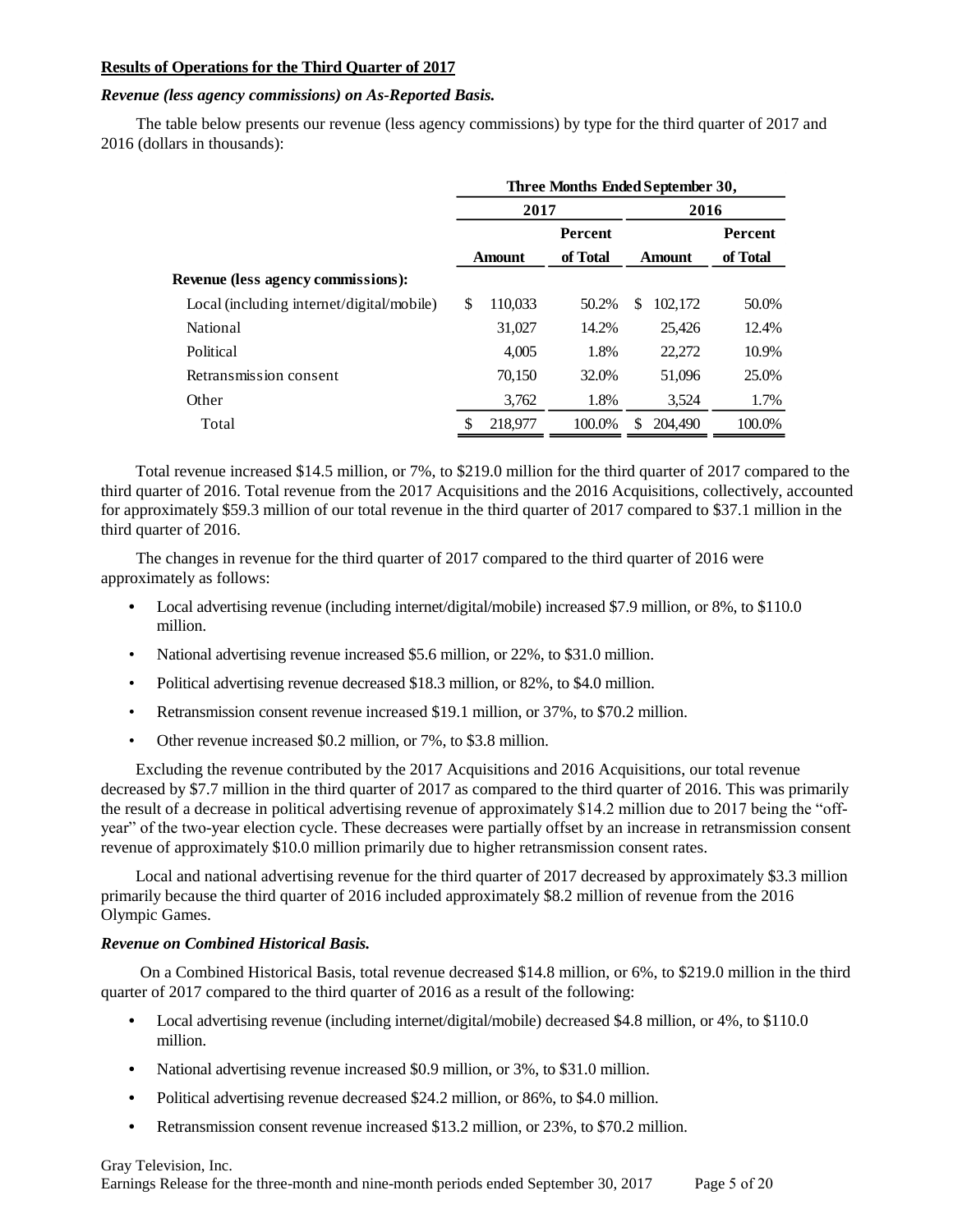**•** Other revenue was consistent at \$3.8 million.

Local and national advertising revenue decreased primarily because the third quarter of 2016 included approximately \$8.2 million of advertising revenue from the 2016 Olympic Games.

### *Broadcast Operating Expenses on As-Reported Basis***.**

Broadcast operating expenses (before depreciation, amortization and loss on disposal of assets) increased \$18.7 million, or 16%, to \$139.4 million for the third quarter of 2017 compared to the third quarter of 2016. The 2017 Acquisitions and 2016 Acquisitions, collectively, accounted for approximately \$34.9 million of our broadcast operating expenses in the third quarter of 2017, and the 2016 Acquisitions accounted for approximately \$20.9 million of our broadcast operating expenses in the third quarter of 2016. Including the impact of the 2017 Acquisitions and the 2016 Acquisitions, total retransmission expense increased \$9.7 million, or 39%, to \$34.7 million in the third quarter of 2017 compared to the third quarter of 2016.

Excluding the impact of the 2017 Acquisitions and the 2016 Acquisitions:

- **•** Non-compensation expenses increased \$5.9 million, or 10%, in the third quarter of 2017, primarily due to retransmission expense increases of \$5.3 million as well as net increases in programming, licensing and professional fees and certain other items.
- Compensation expenses decreased \$1.2 million, or 2%, in the third quarter of 2017.

### *Broadcast Operating Expenses on Combined Historical Basis***.**

On a Combined Historical Basis, broadcast operating expenses (before depreciation, amortization and loss on disposal of assets) increased \$3.6 million, or 3%, to \$139.4 million for the third quarter of 2017 compared to the third quarter of 2016. The increase reflects, in part, the following:

- Retransmission expense increased \$6.8 million, or 24%, to \$34.7 million in the third quarter of 2017 compared to the third quarter of 2016, consistent with increases in retransmission consent revenue.
- Syndicated programming and licensing expenses decreased \$1.4 million, or 21%, in the third quarter of 2017 compared to the third quarter of 2016.
- Professional fees increased \$1.5 million, or 67%, in the third quarter of 2017 compared to the third quarter of 2016.
- Compensation expenses decreased by approximately \$1.9 million, or 3%, in the third quarter of 2017 compared to the third quarter of 2016.

### *Corporate and Administrative Operating Expenses on As-Reported Basis***.**

Corporate and administrative expenses (before depreciation, amortization and gain or loss on disposal of assets) increased \$1.1 million, or 15%, to \$8.3 million in the third quarter of 2017 as compared to the third quarter of 2016, primarily as a result of increased professional services and promotional expenses. Non-cash share based compensation expenses were \$1.2 million and \$1.0 million in the third quarters of 2017 and 2016, respectively.

### *Loss from Early Extinguishment of Debt.*

In the three-months ended September 30, 2016, we recorded a loss from early extinguishment of debt of approximately \$32.0 million, or \$19.5 million after tax, related to the tender offer and redemption of our 7½% senior notes due 2020.

### *Taxes.*

During the third quarter of 2017, the Company made aggregate federal and state tax payments of \$0.3 million compared to \$0.5 million in the third quarter of 2016. During the remainder of 2017, we anticipate making income tax payments (net of refunds) of approximately \$0.6 million. We anticipate making significant federal and state income tax payments beginning in 2018, assuming no significant changes to the corporate tax code as currently in effect.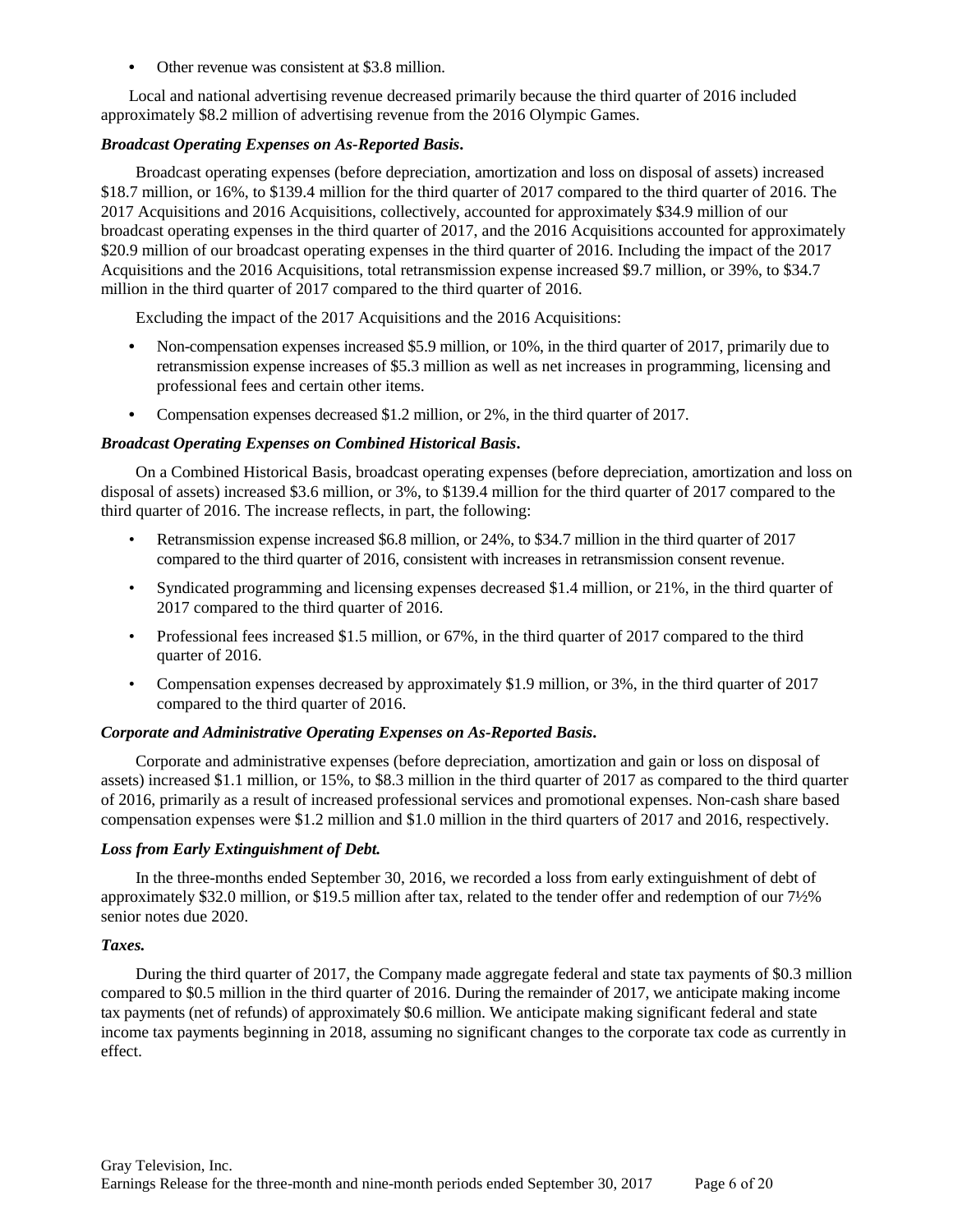## **Results of Operations for the Nine-Months Ended September 30, 2017**

### *Revenue (less agency commissions) on As-Reported Basis.*

The table below presents our revenue (less agency commissions) by type for the nine-month periods ended September 30, 2017 and 2016 (dollars in thousands):

|                                           | Nine Months Ended September 30, |                |               |                |  |  |  |  |
|-------------------------------------------|---------------------------------|----------------|---------------|----------------|--|--|--|--|
|                                           | 2017                            |                | 2016          |                |  |  |  |  |
|                                           |                                 | <b>Percent</b> |               | <b>Percent</b> |  |  |  |  |
|                                           | <b>Amount</b>                   | of Total       | <b>Amount</b> | of Total       |  |  |  |  |
| <b>Revenue (less agency commissions):</b> |                                 |                |               |                |  |  |  |  |
| Local (including internet/digital/mobile) | 330,547<br>\$                   | 50.9%          | \$<br>296.253 | 51.5%          |  |  |  |  |
| National                                  | 86,822                          | 13.4%          | 73.575        | 12.8%          |  |  |  |  |
| Political                                 | 9,034                           | 1.4%           | 41,576        | 7.2%           |  |  |  |  |
| Retransmission consent                    | 207,094                         | 31.9%          | 148.914       | 25.9%          |  |  |  |  |
| Other                                     | 15,622                          | 2.4%           | 14,528        | 2.6%           |  |  |  |  |
| Total                                     | 649.119                         | 100.0%         | 574,846<br>£. | 100.0%         |  |  |  |  |
|                                           |                                 |                |               |                |  |  |  |  |

Total revenue increased \$74.3 million, or 13%, to \$649.1 million for the nine-months ended September 30, 2017 compared to the nine-months ended September 30, 2016. Revenue from the 2017 Acquisitions and 2016 Acquisitions, collectively, accounted for approximately \$167.9 million of our total revenue in the ninemonths ended September 30, 2017, compared to \$87.9 million in the nine-months ended September 30, 2016.

The changes in revenue for the nine-months ended September 30, 2017 compared to the nine-months ended September 30, 2016 were approximately as follows:

- **•** Local advertising revenue (including internet/digital/mobile) increased \$34.3 million, or 12%, to \$330.5 million.
- **•** National advertising revenue increased \$13.2 million, or 18%, to \$86.8 million.
- **•** Political advertising revenue decreased \$32.5 million, or 78%, to \$9.0 million.
- **•** Retransmission consent revenue increased \$58.2 million, or 39%, to \$207.1 million.
- **•** Other revenue increased \$1.1 million, or 8%, to \$15.6 million.

Excluding the total revenue contributed by the 2017 Acquisitions and 2016 Acquisitions, our total revenue decreased by \$5.7 million in the nine-months ended September 30, 2017 as compared to the ninemonths ended September 30, 2016. This was primarily the result of political advertising revenue that decreased by \$28.9 million due to 2017 being the "off-year" of the two-year election cycle, offset by retransmission consent revenue that increased by \$28.9 million primarily due to increased retransmission consent rates.

Local and national advertising revenue declined \$5.5 million, in part, as a result of the impact of the broadcast of the 2017 Super Bowl on our FOX-affiliated stations generating approximately \$0.6 million of local and national advertising revenue, compared to \$1.6 million that we earned from the broadcast of the 2016 Super Bowl on our CBS-affiliated stations. Local and national advertising also declined because the nine-months ended September 30, 2016 included approximately \$8.2 million of revenue from the 2016 Olympic Games.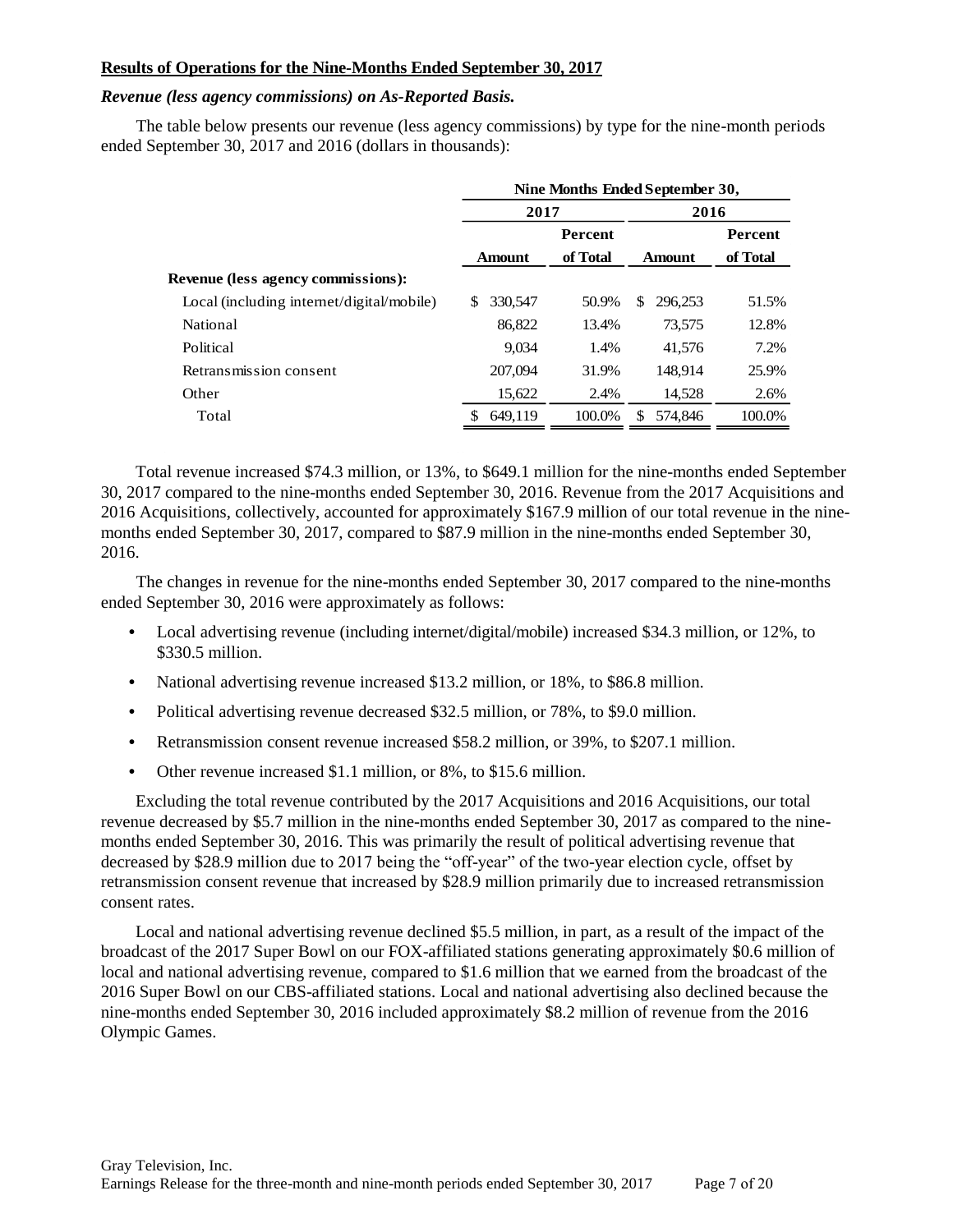## *Revenue on Combined Historical Basis.*

On a Combined Historical Basis, total revenue decreased \$9.0 million, or 1%, to \$661.5 million in the nine-months ended September 30, 2017 compared to the nine-months ended September 30, 2016, as a result of the following:

- Local advertising revenue (including internet/digital/mobile) decreased \$5.9 million, or 2%, to \$338.9 million.
- **•** National advertising revenue increased \$0.1 million, or less than 1%, to \$90.1 million.
- **•** Political advertising revenue decreased \$45.1 million, or 83%, to \$9.1 million.
- **•** Retransmission consent revenue increased \$41.8 million, or 25%, to \$210.3 million.
- **•** Other revenue decreased \$0.1 million, or less than 1%, to \$13.1 million.

Local and national advertising revenue decreased, in part, as a result of the impact of the broadcast of the 2017 Super Bowl on our FOX-affiliated stations generating approximately \$0.6 million of local and national advertising revenue, compared to \$2.1 million that we earned from the broadcast of the 2016 Super Bowl on our CBS-affiliated stations. Local and national advertising also decreased because the nine-months ended September 30, 2016 included approximately \$8.2 million of revenue from the 2016 Olympic Games.

## *Broadcast Operating Expenses on As-Reported Basis***.**

Broadcast operating expenses (before depreciation, amortization and gain on disposal of assets) increased \$59.8 million, or 17%, to \$406.4 million for the nine-months ended September 30, 2017 compared to the nine-months ended September 30, 2016. The 2017 Acquisitions and 2016 Acquisitions, collectively, accounted for approximately \$95.1 million of our broadcast operating expenses in the nine-months ended September 30, 2017, and the 2016 Acquisitions accounted for approximately \$52.6 million of our broadcast operating expenses for the nine-months ended September 30, 2016. Including the impact of the 2017 Acquisitions and the 2016 Acquisitions, total retransmission expense increased \$29.4 million, or 41%, to \$100.8 million in the nine-months ended September 30, 2017 compared to the nine-months ended September 30, 2016.

Excluding the impact of the 2017 Acquisitions and the 2016 Acquisitions:

- Non-compensation expenses increased by \$18.5 million, or 11%, in the nine-months ended September 30, 2017 primarily due to retransmission expense increases of \$15.7 million and professional fee increases of \$5.2 million.
- Compensation expenses decreased \$1.2 million, or 1%, in the nine-months ended September 30, 2017 compared to the nine-months ended September 30, 2016.

# *Broadcast Operating Expenses on Combined Historical Basis.*

On a Combined Historical Basis, broadcast operating expenses (before depreciation, amortization and gain on disposal of assets) increased \$12.8 million, or 3%, to \$419.5 million for the nine-months ended September 30, 2017 compared to the nine-months ended September 30, 2016. The increase reflects, in part, the following:

- Retransmission expense increased \$21.0 million, or 26%, to \$103.2 million for the nine-months ended September 30, 2017 compared to the nine-months ended September 30, 2016, consistent with increases in retransmission consent revenue.
- Syndicated programming and licensing expenses decreased \$1.8 million, or 10%, in the nine-months ended September 30, 2017 compared to the nine-months ended September 30, 2016.
- Professional fees increased \$2.8 million, or 46%, in the nine-months ended September 30, 2017 compared to the nine-months ended September 30, 2016.
- Compensation expense decreased by approximately \$4.3 million, or 2%, for the nine-months ended September 30, 2017 compared to the nine-months ended September 30, 2016.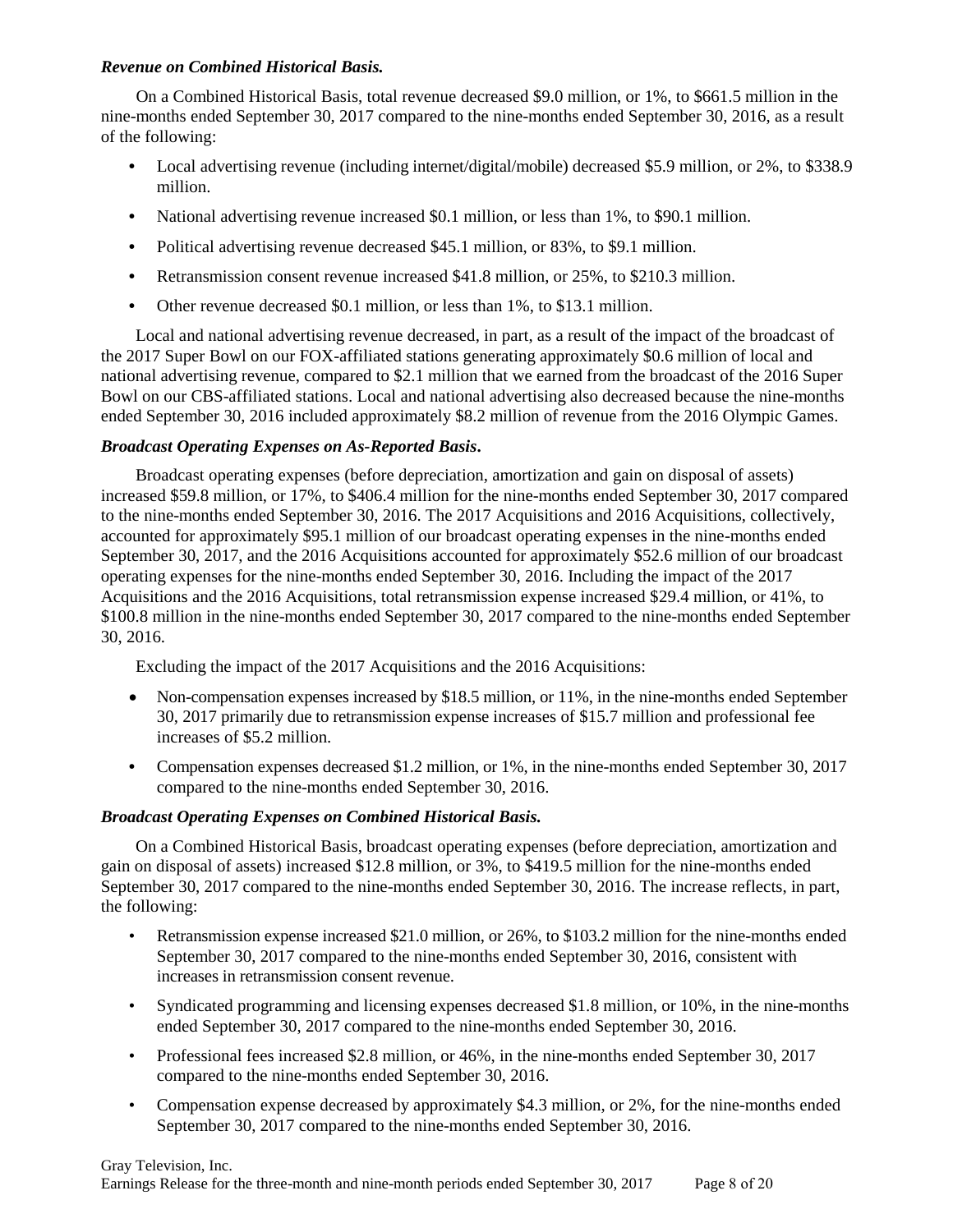## *Corporate and Administrative Operating Expenses on As-Reported Basis***.**

Corporate and administrative expenses (before depreciation, amortization and loss (gain) on disposal of assets) decreased \$7.0 million, or 22%, to \$24.4 million in the nine-months ended September 30, 2017 compared to the nine-months ended September 30, 2016. The net decrease reflects, in part, the following:

- **•** Non-compensation expenses decreased \$6.3 million in the nine-months ended September 30, 2017 primarily due to decreases of \$7.7 million of professional fees related to acquisition activities, partially offset by increases of \$1.0 million in promotional expenses.
- Non-cash share based compensation expenses were \$3.2 million in the nine-months ended September 30, 2017 compared to \$2.9 million in the nine-months ended September 30, 2016.

### *Loss from Early Extinguishment of Debt.*

In the nine-months ended September 30, 2017, we recorded a loss from early extinguishment of debt of approximately \$2.9 million, or \$1.7 million after tax, related to the amendment and restatement of our senior credit facility. In the nine-months ended September 30, 2016, we recorded a loss from early extinguishment of debt of approximately \$32.0 million, or \$19.5 million after tax, related to the tender offer and redemption of our 7½% senior notes due 2020.

### *Gain on Disposal of Assets.*

We reported gains on disposals of assets of \$75.1 million and \$0.1 million in the nine-months ended September 30, 2017 and 2016 respectively. On May 30, 2017, we tendered two of our broadcast licenses and made other modifications to our broadcast spectrum related to our participation in the FCC's reverse auction for broadcast spectrum. Our proceeds from this auction, which were received on August 7, 2017, were \$90.8 million while the combined cost of the disposed assets was \$13.1 million.

#### *Taxes.*

During the nine-months ended September 30, 2017, the Company made aggregate federal and state tax payments totaling \$1.2 million compared to \$14.6 million in the nine-months ended September 30, 2016.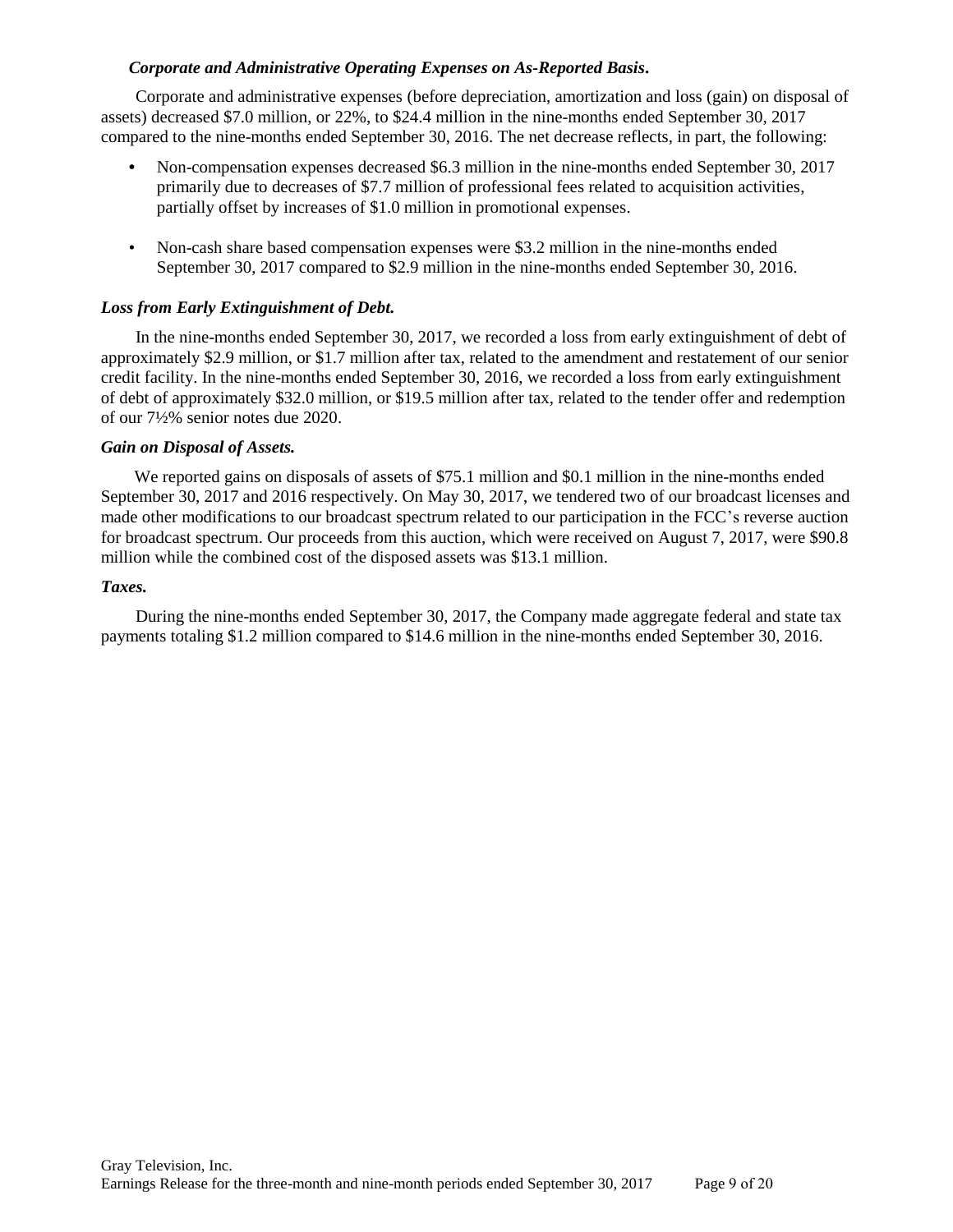# **Gray Television, Inc. Selected Operating Data (Unaudited)**

(in thousands except for net income per share data)

|                                                                                              |              | <b>Three Months Ended</b><br>September 30, | <b>Nine Months Ended</b><br>September 30, |                       |
|----------------------------------------------------------------------------------------------|--------------|--------------------------------------------|-------------------------------------------|-----------------------|
|                                                                                              | 2017         | 2016                                       | 2017                                      | 2016                  |
| Revenue (less agency commissions)                                                            | \$218,977    | \$204,490                                  | \$649,119                                 | \$574,846             |
| Operating expenses before depreciation, amortization<br>and loss on disposal of assets, net: |              |                                            |                                           |                       |
| <b>Broadcast</b>                                                                             | 139,430      | 120,717                                    | 406,446                                   | 346,620               |
| Corporate and administrative                                                                 | 8,318        | 7,223                                      | 24,436                                    | 31,425                |
| Depreciation                                                                                 | 13,085       | 11,494                                     | 38,555                                    | 34,237                |
| Amortization of intangible assets                                                            | 6,460        | 4,235                                      | 18,684                                    | 12,365                |
| Loss (gain) on disposal of assets, net                                                       | 1,660        | 354                                        | (75, 139)                                 | (66)                  |
| Operating expenses                                                                           | 168,953      | 144,023                                    | 412,982                                   | 424,581               |
| Operating income                                                                             | 50,024       | 60,467                                     | 236,137                                   | 150,265               |
| Other income (expense):                                                                      |              |                                            |                                           |                       |
| Miscellaneous income, net                                                                    | 28           | 30                                         | 36                                        | 740                   |
| Interest expense                                                                             | (24,207)     | (27, 926)                                  | (71, 189)                                 | (73, 470)             |
| Loss from early extinguishment of debt                                                       |              | (31,987)                                   | (2,851)                                   | (31,987)              |
| Income before income tax                                                                     | 25,845       | 584                                        | 162,133                                   | 45,548                |
| Income tax expense                                                                           | 10,529       | 797                                        | 65,751                                    | 19,109                |
| Net (loss) income                                                                            | \$<br>15,316 | \$<br>(213)                                | \$<br>96,382                              | \$<br>26,439          |
| Basic per share information:                                                                 |              |                                            |                                           |                       |
| Net (loss) income                                                                            | \$<br>0.21   | <sup>S</sup>                               | $\mathcal{S}$<br>1.34                     | $\mathcal{S}$<br>0.37 |
| Weighted-average shares outstanding                                                          | 71,636       | 71,879                                     | 71,777                                    | 71,850                |
| Diluted per share information:                                                               |              |                                            |                                           |                       |
| Net (loss) income                                                                            | 0.21<br>\$   |                                            | 1.33<br>\$                                | 0.36                  |
| Weighted-average shares outstanding                                                          | 72,454       | 71,879                                     | 72,491                                    | 72,723                |
|                                                                                              |              |                                            |                                           |                       |
| Political advertising revenue (less agency commissions)                                      | \$<br>4,005  | S<br>22,272                                | \$<br>9,034                               | \$<br>41,576          |
| Revenue from broadcast of Olympic games (less                                                |              |                                            |                                           |                       |
| agency commissions)                                                                          | \$           | \$<br>8,192                                | $\$\,$                                    | \$<br>8,192           |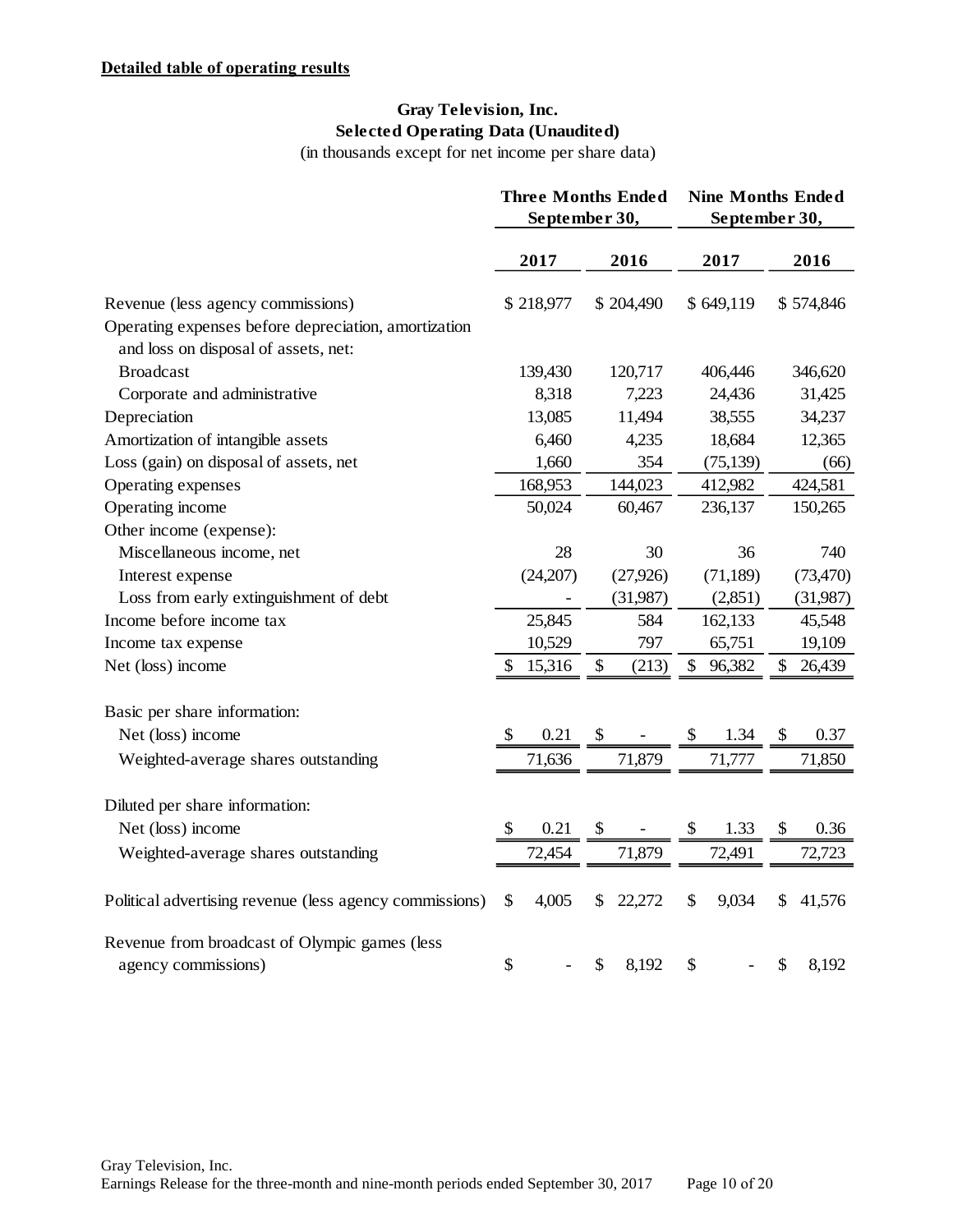# **Other Financial Data**

|                                                         |   | September 30, 2017 | <b>December 31, 2016</b> |
|---------------------------------------------------------|---|--------------------|--------------------------|
|                                                         |   | (in thousands)     |                          |
| Cash                                                    | S | 172,854            | 325,189                  |
| Long-term debt including current portion                |   | 1,838,027          | 1,756,747                |
| Borrowing availability under our senior credit facility |   | 100,000            | 60,000                   |

|                                           | Nine Months Ended September 30, |                |    |           |  |  |
|-------------------------------------------|---------------------------------|----------------|----|-----------|--|--|
|                                           | 2017                            |                |    | 2016      |  |  |
|                                           |                                 | (in thousands) |    |           |  |  |
| Net cash provided by operating activities | \$                              | 114,346        | S  | 103,419   |  |  |
| Net cash used in investing activities     |                                 | (336, 334)     |    | (469,504) |  |  |
| Net cash provided by financing activities |                                 | 69,653         |    | 499,165   |  |  |
| Net increase in cash                      |                                 | (152, 335)     | -S | 133,080   |  |  |

# **Guidance for the Three-Months Ending December 31, 2017**

Based on our current forecasts for the fourth quarter of 2017, we anticipate changes from the threemonths ended December 31, 2016 as outlined below. Our estimates for the fourth quarter of 2017 include approximately \$63.1 million of revenues and \$38.8 million of broadcast operating expenses estimated to be contributed by the 2017 Acquired Stations and 2016 Acquired Stations. Our as-reported results for the fourth quarter of 2016 included approximately \$42.5 million of revenues and approximately \$22.0 million of broadcast operating expenses contributed by the 2016 Acquired Stations:

|                                                                                                      | <b>Low End</b>                    | % Change                     | <b>High End</b>            | % Change                     |                   |
|------------------------------------------------------------------------------------------------------|-----------------------------------|------------------------------|----------------------------|------------------------------|-------------------|
|                                                                                                      | <b>Guidance for</b><br>the Fourth | From<br><b>Actual Fourth</b> | Guidance for<br>the Fourth | From<br><b>Actual Fourth</b> | Actual<br>Fourth  |
|                                                                                                      | <b>Ouarter of</b>                 | <b>Ouarter of</b>            | <b>Ouarter of</b>          | <b>Ouarter of</b>            | <b>Ouarter of</b> |
| Selected operating data:                                                                             | 2017                              | 2016                         | 2017                       | 2016                         | 2016              |
|                                                                                                      |                                   |                              | (dollars in thousands)     |                              |                   |
| <b>OPERATING REVENUE:</b>                                                                            |                                   |                              |                            |                              |                   |
| Revenue (less agency commissions)                                                                    | 230,000<br>S.                     | (3)%                         | 233,000<br>S.              | $(2)\%$                      | \$237,619         |
| <b>OPERATING EXPENSES</b><br>(before depreciation, amortization and<br>gain on disposals of assets): |                                   |                              |                            |                              |                   |
| <b>Broadcast</b>                                                                                     | \$<br>150,000                     | 17 %                         | 153,000<br>\$.             | 19 %                         | \$128,511         |
| Corporate and administrative                                                                         | \$<br>8,500                       | (5)%                         | \$<br>9,000                | $1\%$                        | \$<br>8.922       |
| <b>OTHER SELECTED DATA:</b><br>Political advertising revenue<br>(less agency commissions)            | \$<br>5,000                       | (90)%                        | \$<br>5.500                | (89)%                        | S.<br>48.519      |
|                                                                                                      |                                   |                              |                            |                              |                   |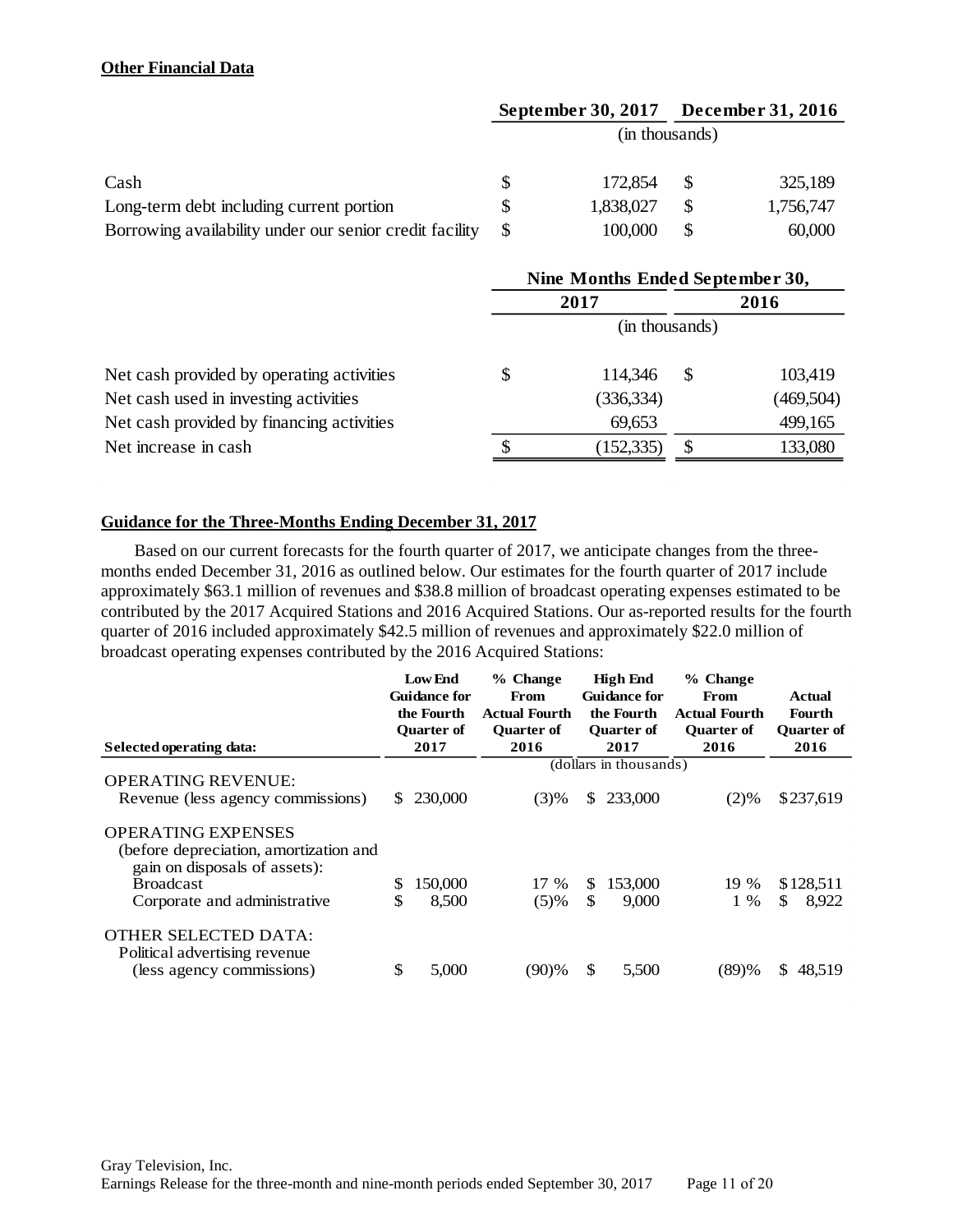## **Comments on Fourth Quarter of 2017 Guidance on As-Reported Basis**

### *Revenue on As-Reported Basis.*

Based on our current forecasts for the fourth quarter of 2017, we anticipate the following changes from the fourth quarter of 2016:

- We believe our fourth quarter of 2017 local advertising revenue (including internet/digital/mobile) will increase by 12% to 14%.
- We expect our fourth quarter of 2017 national advertising revenue will increase by 25% to 30%.
- We believe our fourth quarter of 2017 political advertising revenue will decrease to within a range of approximately \$5.0 million to \$5.5 million, due to 2017 being an off-year of the political advertising revenue cycle.
- We believe our fourth quarter of 2017 retransmission consent revenue will be approximately \$70.0 million.

## *Broadcast Operating Expenses (before depreciation, amortization and loss (gain) on disposal of assets) on As-Reported Basis.*

For the fourth quarter of 2017, we anticipate our broadcast operating expenses will increase from the fourth quarter of 2016, reflecting the additional broadcast operating expenses of the 2017 Acquired Stations and the 2016 Acquired Stations. We anticipate that our broadcast operating expenses will also reflect an increase in retransmission expense of approximately \$10.0 million to approximately \$36.0 million and an increase in non-cash stock based compensation of approximately \$2.6 million reflecting certain non-cash stock based compensation awards made in October 2017 to certain non-executive employees. Our fourth quarter 2017 operating expenses will also include approximately \$4.1 million of expense for discretionary company contributions to our 401(k) plan.

# *Corporate and Administrative Operating Expenses (before depreciation, amortization and loss (gain) on disposal of assets) on As-Reported Basis.*

For the fourth quarter of 2017, we anticipate our corporate and administrative operating expense will decrease to within a range of approximately \$8.5 million to \$9.0 million, primarily attributable to decreases in professional services fees related to acquisitions.

# **Comments on Fourth Quarter of 2017 Guidance on Combined Historical Basis**

Based on our current forecasts for the fourth quarter of 2017, we anticipate the following changes from the Combined Historical Basis for the fourth quarter of 2016. For the purposes hereof, our Combined Historical Basis for the fourth quarter of 2016 has been adjusted to give effect to the 2017 Acquisitions and the 2016 Acquisitions as if they had been acquired in the first day of the earliest period presented.

## *Revenue on Combined Historical Basis.*

- We believe our fourth quarter of 2017 total revenue will decrease in a mid-double digit percentage range, due primarily to 2017 being an off-year of the political advertising revenue cycle.
- We believe our fourth quarter of 2017 local advertising revenue will be consistent with, or increase in the low single digit percentage range, when compared to the fourth quarter of 2016.
- We believe our fourth quarter of 2017 national advertising revenue will increase in the mid to upper single digit percentage range, when compared to the fourth quarter of 2016.
- We believe that our fourth quarter of 2017 combined local and national advertising revenue will increase in the low single digit percentage range, when compared to the fourth quarter of 2016.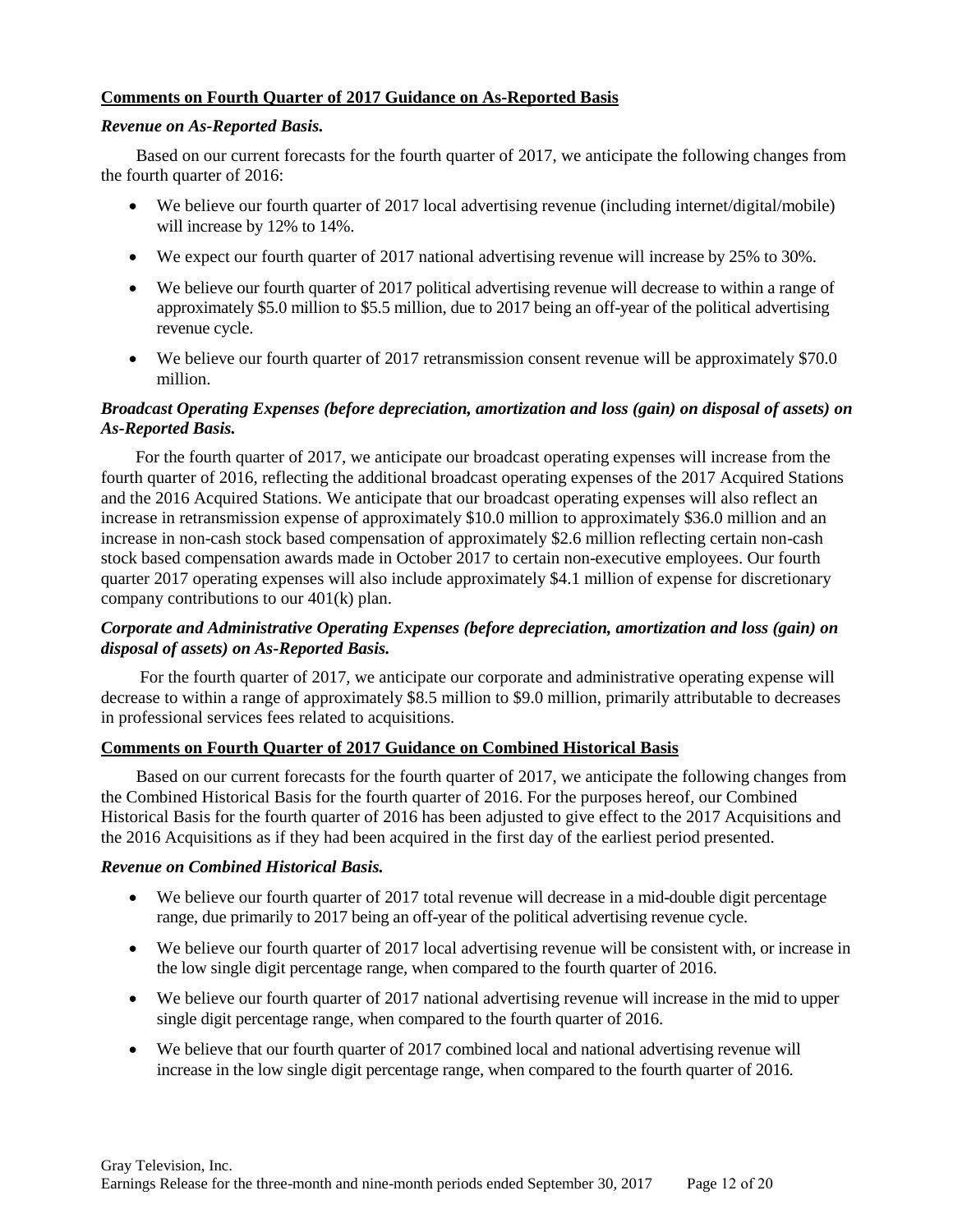- We believe our fourth quarter of 2017 political advertising revenue will be within a range of approximately \$5.0 million to \$5.5 million, decreasing by approximately \$58.0 million to \$59.0 million, due to 2017 being an off-year of the political advertising revenue cycle.
- We believe our fourth quarter of 2017 retransmission consent revenue will increase by approximately \$12.0 million to approximately \$70.0 million.

## *Broadcast Operating Expenses (before depreciation, amortization and loss (gain) on disposal of assets) on Combined Historical Basis.*

Our total broadcast operating expenses for the fourth quarter of 2017 are anticipated to increase from the fourth quarter of 2016 on a Combined Historical Basis by approximately 2% to 5%, or \$4.0 million to \$7.0 million. This increase reflects an expected increase of \$6.0 million in retransmission expense to approximately \$36.0 million and an increase in non-cash stock based compensation of approximately \$2.6 million reflecting certain non-cash stock based compensation awards made in October 2017 to certain nonexecutive employees. Our fourth quarter 2017 operating expenses will also include approximately \$4.1 million of expense for discretionary company contributions to our 401(k) plan.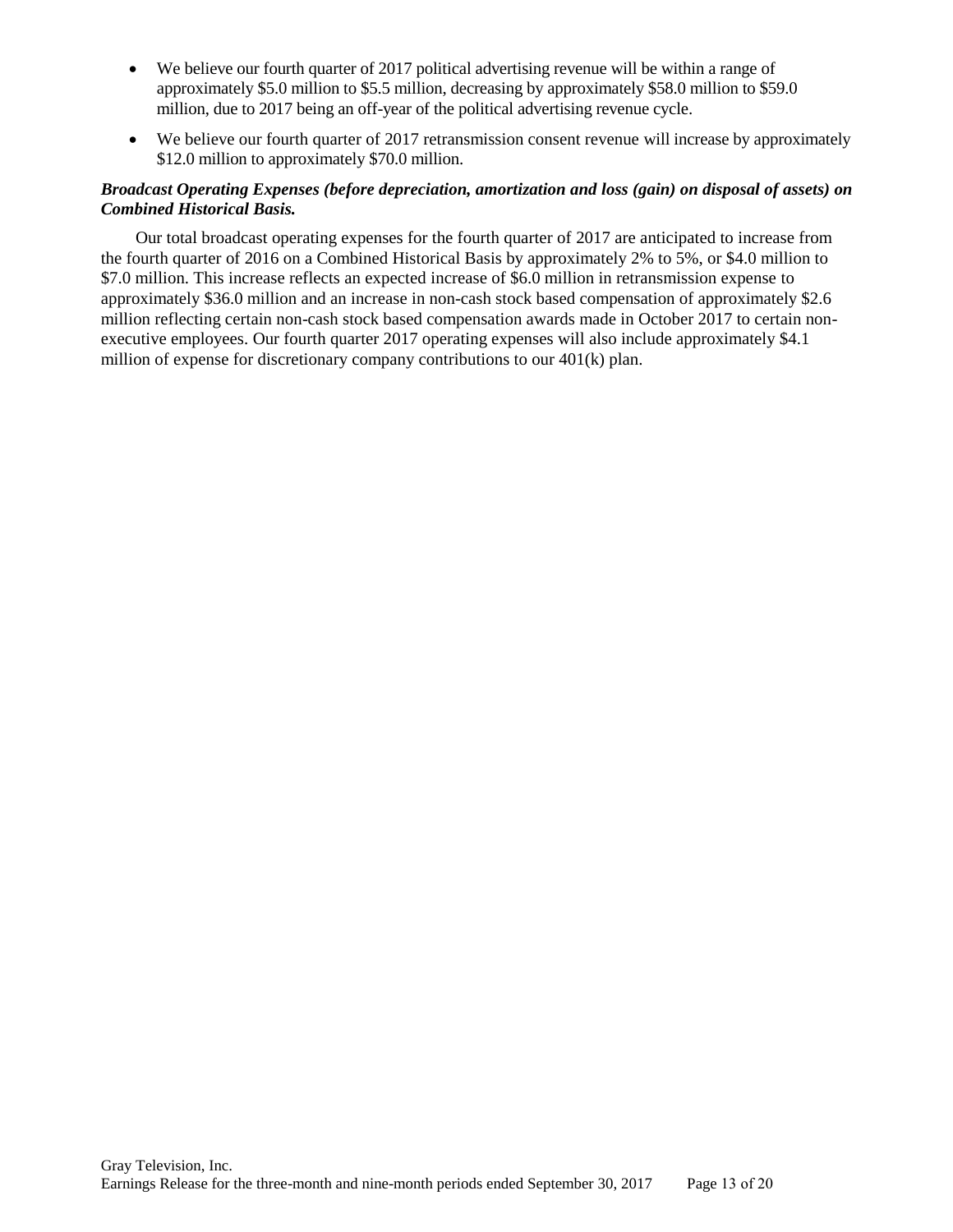### **Non-GAAP Terms**

From time to time, Gray supplements its financial results prepared in accordance with accounting principles generally accepted in the United States of America ("GAAP") by disclosing the non-GAAP financial measures Broadcast Cash Flow, Broadcast Cash Flow Less Cash Corporate Expenses, Operating Cash Flow as defined in the Senior Credit Agreement, Free Cash Flow and Total Leverage Ratio, Net of All Cash. These non-GAAP amounts are used by us to approximate the amount used to calculate key financial performance covenants contained in our debt agreements and are used with our GAAP data to evaluate our results and liquidity. These non-GAAP amounts may be provided on an As-Reported Basis as well as a Combined Historical Basis.

We define Broadcast Cash Flow as net income plus loss from early extinguishment of debt, corporate and administrative expenses, broadcast non-cash stock based compensation, depreciation and amortization (including amortization of intangible assets and program broadcast rights), any loss on disposal of assets, any miscellaneous expense, interest expense, any income tax expense, non-cash 401(k) expense less any gain on disposal of assets, any miscellaneous income, any income tax benefits, payments for program broadcast obligations and network compensation revenue.

We define Broadcast Cash Flow Less Cash Corporate Expenses as net income plus loss from early extinguishment of debt, non-cash stock based compensation, depreciation and amortization (including amortization of intangible assets and program broadcast rights), any loss on disposal of assets, any miscellaneous expense, interest expense, any income tax expense, and non-cash 401(k) expense, less any gain on disposal of assets, any miscellaneous income, any income tax benefits, payments for program broadcast obligations and network compensation revenue.

We define Operating Cash Flow as defined in the Senior Credit Agreement as Combined Historical Basis net income plus loss from early extinguishment of debt, non-cash stock based compensation, depreciation and amortization (including amortization of intangible assets and program broadcast rights), any loss on disposal of assets, any miscellaneous expense, interest expense, any income tax expense, non-cash 401(k) expense and pension expenses less any gain on disposal of assets, any miscellaneous income, any income tax benefits, payments for program broadcast obligations, network compensation revenue and cash contributions to pension plans.

We define Free Cash Flow as net income plus loss from early extinguishment of debt, non-cash stock based compensation, depreciation and amortization (including amortization of intangible assets and program broadcast rights), any loss on disposal of assets, any miscellaneous expense, amortization of deferred financing costs, any income tax expense, non-cash 401(k) expense and pension expense, less any gain on disposal of assets, any miscellaneous income, any income tax benefits, payments for program broadcast obligations, network compensation revenue, contributions to pension plans, amortization of original issue discount on our debt, capital expenditures (net of any insurance proceeds) and the payment of income taxes (net of any refunds received).

Our Total Leverage Ratio, Net of All Cash is the total outstanding principal of our long-term debt and certain other obligations as defined in the Senior Credit Agreement less all cash divided by our average Operating Cash Flow as defined in the Senior Credit Agreement for the preceding eight quarters. This average is calculated by dividing the sum of our Operating Cash Flow as defined in the Senior Credit Agreement for the preceding eight quarters by two.

These non-GAAP terms are not defined in GAAP and our definitions may differ from, and therefore not be comparable to, similarly titled measures used by other companies, thereby limiting their usefulness. Such terms are used by management in addition to and in conjunction with results presented in accordance with GAAP and should be considered as supplements to, and not as substitutes for, net income and cash flows reported in accordance with GAAP.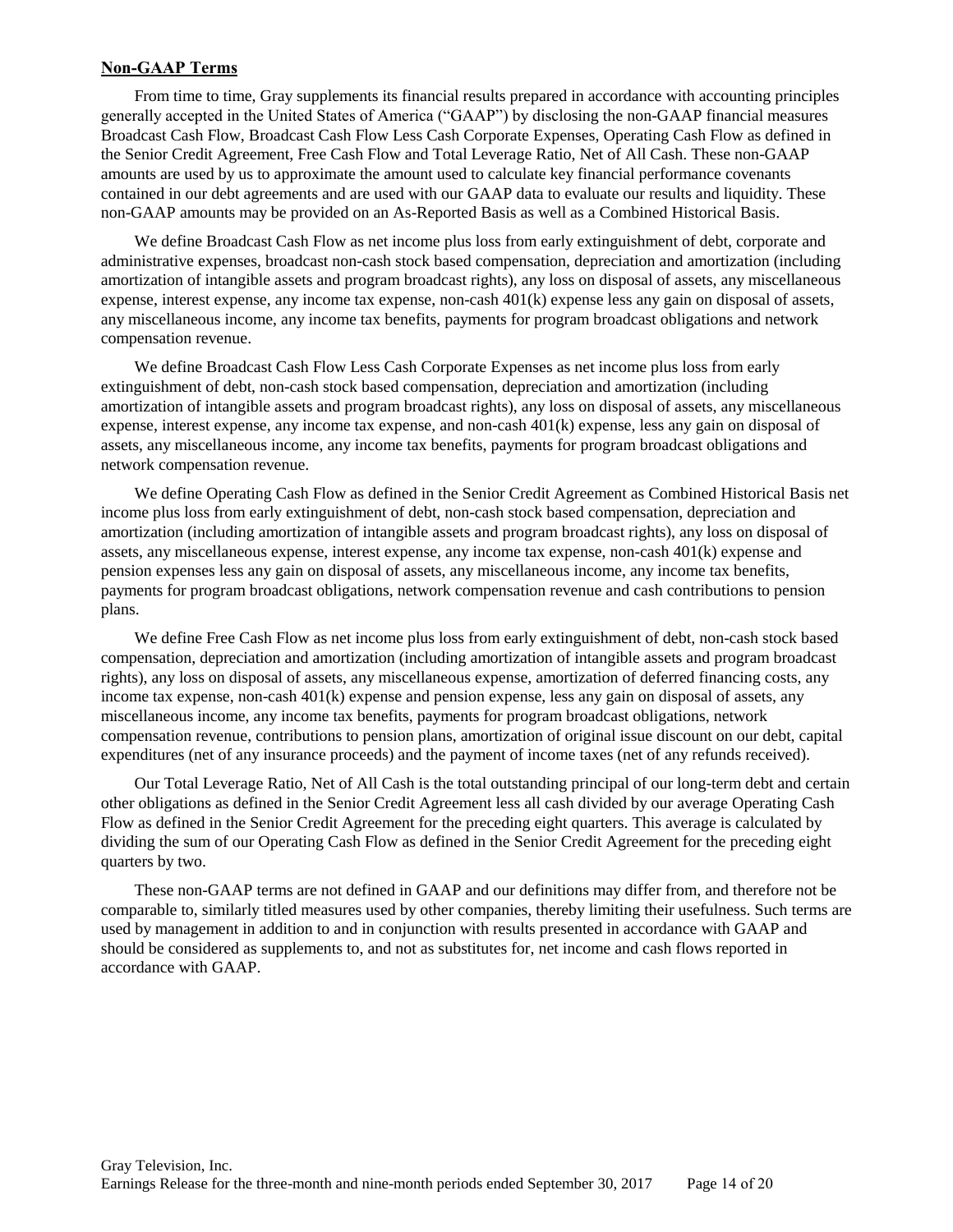### **Reconciliation on As-Reported Basis, in thousands – Quarter**

|                                                         |               | <b>Three Months Ended</b> |              |
|---------------------------------------------------------|---------------|---------------------------|--------------|
|                                                         | September 30, |                           |              |
|                                                         | 2017          | 2016                      | 2015         |
| Net income (loss)                                       | \$15,316      | \$<br>(213)               | \$<br>6,609  |
| Adjustments to reconcile from net income (loss) to      |               |                           |              |
| Broadcast Cash Flow Less Cash Corporate Expenses:       |               |                           |              |
| Depreciation                                            | 13,085        | 11,494                    | 9,354        |
| Amortization of intangible assets                       | 6,460         | 4,235                     | 3,213        |
| Non-cash stock based compensation                       | 1,531         | 1,271                     | 1,009        |
| Loss on disposal of assets, net                         | 1,660         | 354                       | 248          |
| Miscellaneous income, net                               | (28)          | (30)                      | (28)         |
| Interest expense                                        | 24,207        | 27,926                    | 18,645       |
| Loss from early extinguishment of debt                  |               | 31,987                    |              |
| Income tax expense                                      | 10,529        | 797                       | 4,118        |
| Amortization of program broadcast rights                | 5,209         | 4,817                     | 3,677        |
| Common stock contributed to 401(k) plan                 |               |                           |              |
| excluding corporate 401(k) contributions                | $\mathbf{1}$  | $\tau$                    | 6            |
| Payments for program broadcast rights                   | (5,176)       | (4,729)                   | (3, 417)     |
| Corporate and administrative expenses before            |               |                           |              |
| depreciation, amortization of intangible assets and     |               |                           |              |
| non-cash stock based compensation                       | 7,142         | 6,254                     | 9,233        |
| <b>Broadcast Cash Flow</b>                              | 79,936        | 84,170                    | 52,667       |
| Corporate and administrative expenses before            |               |                           |              |
| depreciation, amortization of intangible assets and     |               |                           |              |
| non-cash stock based compensation                       | (7, 142)      | (6,254)                   | (9,233)      |
| <b>Broadcast Cash Flow Less Cash Corporate Expenses</b> | 72,794        | 77,916                    | 43,434       |
| Pension (income) expense                                | (124)         | 40                        |              |
| Contributions to pension plans                          |               | (1,405)                   | (2, 483)     |
| Interest expense                                        | (24,207)      | (27, 926)                 | (18, 645)    |
| Amortization of deferred financing costs                | 1,157         | 1,397                     | 799          |
| Amortization of original issue premium                  |               |                           |              |
| on senior notes                                         | (153)         | (194)                     | (215)        |
| Purchase of property and equipment                      | (11, 011)     | (19,763)                  | (6,854)      |
| Income taxes paid, net of refunds                       | (311)         | (570)                     | (427)        |
| <b>Free Cash Flow</b>                                   | \$38,145      | \$29,495                  | \$<br>15,609 |
|                                                         |               |                           |              |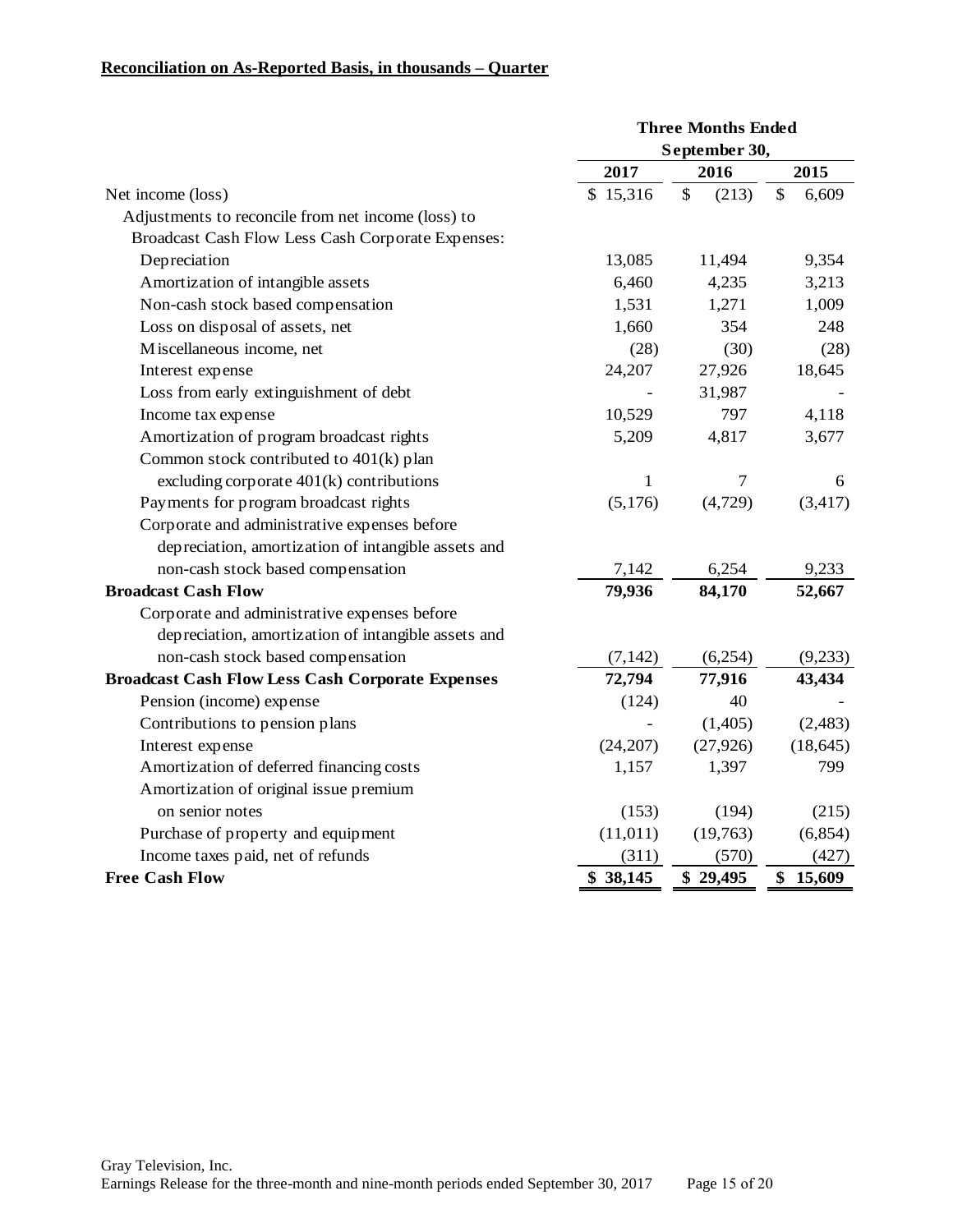# **Reconciliation on As-Reported Basis, in thousands – Year to Date**

|                                                         |               | <b>Nine Months Ended</b> |              |  |  |
|---------------------------------------------------------|---------------|--------------------------|--------------|--|--|
|                                                         | September 30, |                          |              |  |  |
|                                                         | 2017          | 2016                     | 2015         |  |  |
| Net income                                              | \$<br>96,382  | \$<br>26,439             | \$<br>24,314 |  |  |
| Adjustments to reconcile from net income to             |               |                          |              |  |  |
| Broadcast Cash Flow Less Cash Corporate Expenses:       |               |                          |              |  |  |
| Depreciation                                            | 38,555        | 34,237                   | 26,906       |  |  |
| Amortization of intangible assets                       | 18,684        | 12,365                   | 8,715        |  |  |
| Non-cash stock based compensation                       | 4,303         | 3,827                    | 3,011        |  |  |
| (Gain) loss on disposal of assets, net                  | (75, 139)     | (66)                     | 562          |  |  |
| Miscellaneous income, net                               | (36)          | (739)                    | (102)        |  |  |
| Interest expense                                        | 71,189        | 73,470                   | 55,762       |  |  |
| Loss from early extinguishment of debt                  | 2,851         | 31,987                   |              |  |  |
| Income tax expense                                      | 65,751        | 19,109                   | 16,186       |  |  |
| Amortization of program broadcast rights                | 15,444        | 14,026                   | 10,837       |  |  |
| Common stock contributed to 401(k) plan                 |               |                          |              |  |  |
| excluding corporate $401(k)$ contributions              | 16            | 21                       | 19           |  |  |
| Payments for program broadcast rights                   | (15, 569)     | (13, 859)                | (10, 558)    |  |  |
| Corporate and administrative expenses before            |               |                          |              |  |  |
| depreciation, amortization of intangible assets and     |               |                          |              |  |  |
| non-cash stock based compensation                       | 21,208        | 28,515                   | 20,983       |  |  |
| <b>Broadcast Cash Flow</b>                              | 243,639       | 229,332                  | 156,635      |  |  |
| Corporate and administrative expenses before            |               |                          |              |  |  |
| depreciation, amortization of intangible assets and     |               |                          |              |  |  |
| non-cash stock based compensation                       | (21, 208)     | (28, 515)                | (20, 983)    |  |  |
| <b>Broadcast Cash Flow Less Cash Corporate Expenses</b> | 222,431       | 200,817                  | 135,652      |  |  |
| Pension (income) expense                                | (371)         | 120                      | 4,190        |  |  |
| Contributions to pension plans                          | (624)         | (3,038)                  | (3,916)      |  |  |
| Interest expense                                        | (71, 189)     | (73, 470)                | (55,762)     |  |  |
| Amortization of deferred financing costs                | 3,466         | 3,664                    | 2,396        |  |  |
| Amortization of original issue premium                  |               |                          |              |  |  |
| on senior notes                                         | (458)         | (626)                    | (647)        |  |  |
| Purchase of property and equipment                      | (21, 426)     | (33, 238)                | (15,250)     |  |  |
| Income taxes paid, net of refunds                       | (1,207)       | (14, 589)                | (1,675)      |  |  |
| <b>Free Cash Flow</b>                                   | \$130,622     | \$<br>79,640             | \$<br>64,988 |  |  |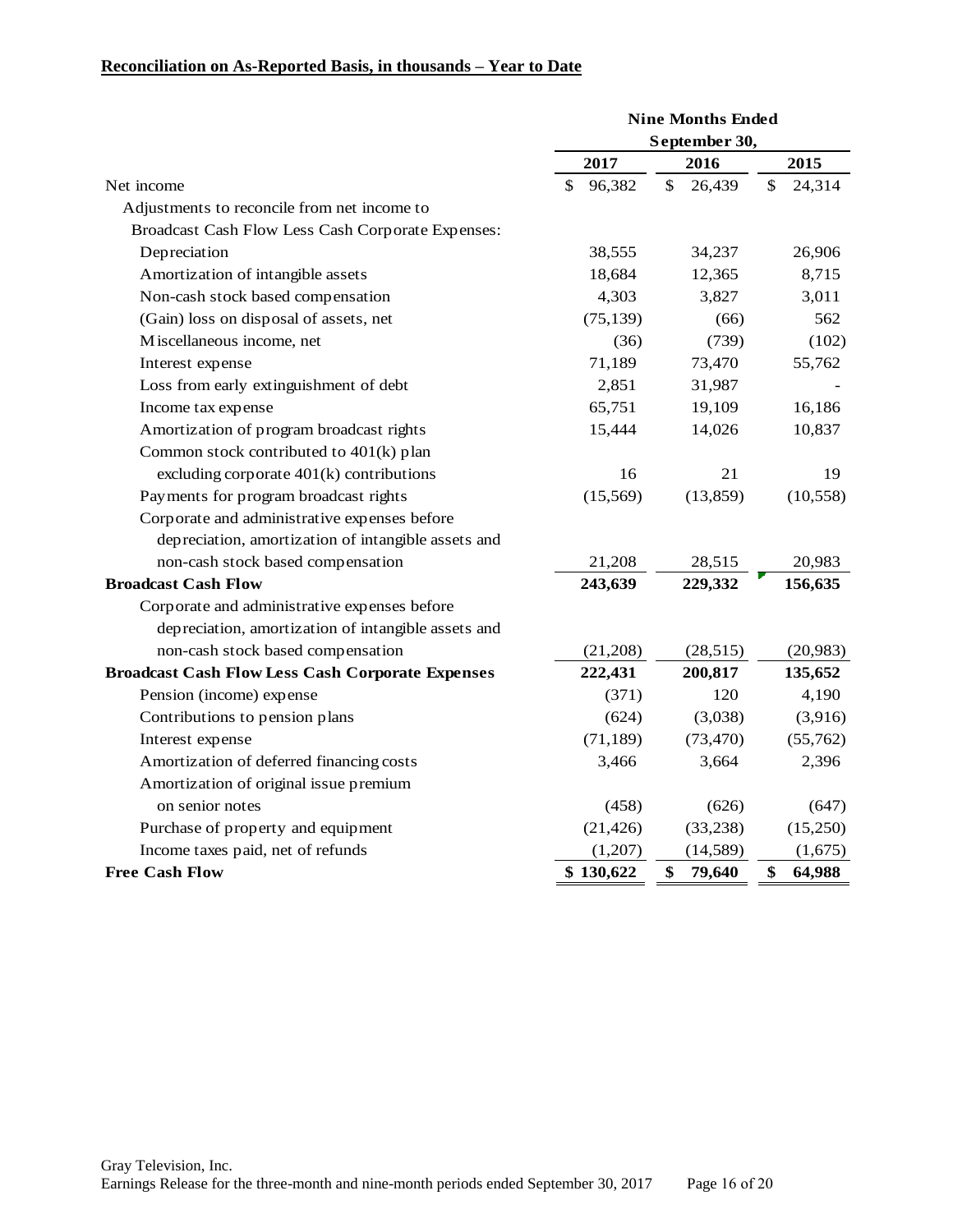# **Reconciliation on Combined Historical Basis, in thousands – Quarter**

|                                                               | <b>Three Months Ended</b><br>September 30, |           |    |          |    |           |
|---------------------------------------------------------------|--------------------------------------------|-----------|----|----------|----|-----------|
|                                                               |                                            |           |    |          |    |           |
|                                                               |                                            | 2017      |    | 2016     |    | 2015      |
| Net income                                                    | \$                                         | 15,316    | \$ | 13,951   | \$ | 12,317    |
| Adjustments to reconcile from net income to Broadcast Cash    |                                            |           |    |          |    |           |
| Flow Less Cash Corporate Expenses:                            |                                            |           |    |          |    |           |
| Depreciation                                                  |                                            | 13,085    |    | 12,821   |    | 12,975    |
| Amortization of intangible assets                             |                                            | 6,460     |    | 4,344    |    | 4,979     |
| Non-cash stock-based compensation                             |                                            | 1,531     |    | 1,271    |    | 1,009     |
| Loss on disposal of assets, net                               |                                            | 1,660     |    | 395      |    | 532       |
| Miscellaneous income, net                                     |                                            | (28)      |    | (36)     |    | 1,443     |
| Interest expense                                              |                                            | 24,207    |    | 25,589   |    | 24,161    |
| Loss from early extinguishment of debt                        |                                            |           |    | 31,987   |    |           |
| Income tax expense                                            |                                            | 10,529    |    | 1,712    |    | 3,279     |
| Amortization of program broadcast rights                      |                                            | 5,209     |    | 5,253    |    | 5,304     |
| Common stock contributed to 401(k) plan                       |                                            |           |    |          |    |           |
| excluding corporate 401(k) contributions                      |                                            | 1         |    | 7        |    | 6         |
| Payments for program broadcast rights                         |                                            | (5,176)   |    | (5,165)  |    | (5,044)   |
| Corporate and administrative expenses before                  |                                            |           |    |          |    |           |
| depreciation, amortization of intangible assets and           |                                            |           |    |          |    |           |
| non-cash stock-based compensation                             |                                            | 7,142     |    | 6,251    |    | 9,233     |
| Other                                                         |                                            | (118)     |    | (665)    |    | 6,355     |
| <b>Broadcast Cash Flow</b>                                    |                                            | 79,818    |    | 97,715   |    | 76,549    |
| Corporate and administrative expenses before                  |                                            |           |    |          |    |           |
| depreciation, amortization of intangible assets and           |                                            |           |    |          |    |           |
| non-cash stock-based compensation                             |                                            | (7, 142)  |    | (6,251)  |    | (9,233)   |
| <b>Broadcast Cash Flow Less Cash Corporate Expenses</b>       |                                            | 72,676    |    | 91,464   |    | 67,316    |
| Pension (income) expense                                      |                                            | (124)     |    | 40       |    |           |
| Contributions to pension plans                                |                                            |           |    | (1,405)  |    | (2, 483)  |
| Other                                                         |                                            | (64)      |    | 488      |    | 4,467     |
| Operating Cash Flow as defined in the Senior Credit Agreement |                                            | 72,488    |    | 90,587   |    | 69,300    |
| Interest expense                                              |                                            | (24,207)  |    | (25,589) |    | (24, 161) |
| Amortization of deferred financing costs                      |                                            | 1,157     |    | 1,397    |    | 799       |
| Amortization of net original issue premium                    |                                            |           |    |          |    |           |
| on senior notes                                               |                                            | (153)     |    | (194)    |    | (215)     |
| Purchase of property and equipment                            |                                            | (11, 011) |    | (19,763) |    | (7,750)   |
| Income taxes paid, net of refunds                             |                                            | (311)     |    | (570)    |    | (1,250)   |
| <b>Free Cash Flow</b>                                         | \$                                         | 37,963    | \$ | 45,868   | \$ | 36,723    |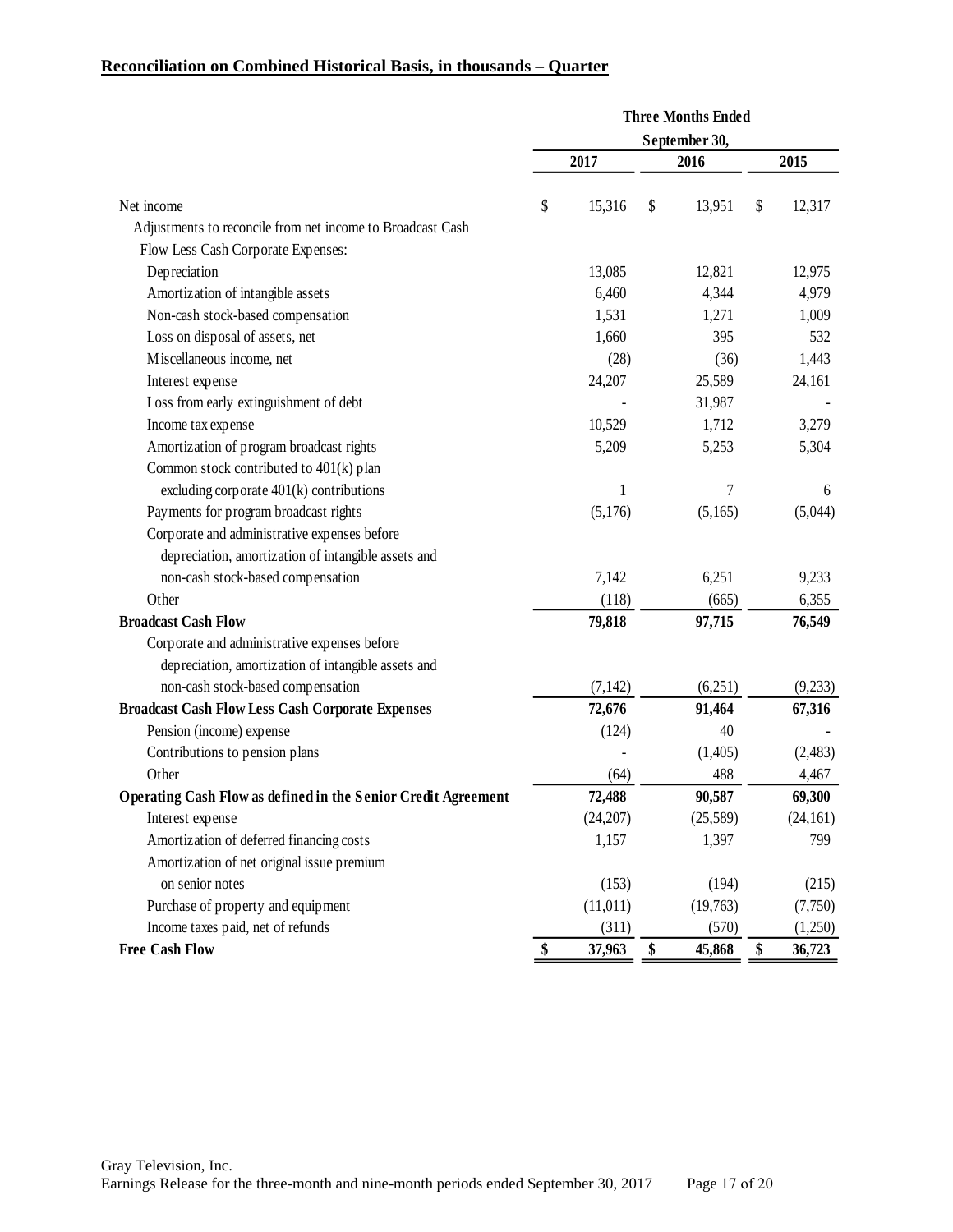# **Reconciliation on Combined Historical Basis, in thousands – Year to Date**

|                                                               |               | <b>Nine Months Ended</b> |    |           |    |           |
|---------------------------------------------------------------|---------------|--------------------------|----|-----------|----|-----------|
|                                                               | September 30, |                          |    |           |    |           |
|                                                               |               | 2017                     |    | 2016      |    | 2015      |
| Net income                                                    | \$            | 94,563                   | \$ | 52,083    | \$ | 43,914    |
| Adjustments to reconcile from net income to Broadcast Cash    |               |                          |    |           |    |           |
| Flow Less Cash Corporate Expenses:                            |               |                          |    |           |    |           |
| Depreciation                                                  |               | 39,292                   |    | 39,036    |    | 38,704    |
| Amortization of intangible assets                             |               | 18,710                   |    | 13,563    |    | 14,111    |
| Non-cash stock-based compensation                             |               | 4,303                    |    | 3,827     |    | 3,011     |
| Loss on disposal of assets, net                               |               | (75, 189)                |    | 179       |    | 1,058     |
| Miscellaneous (income) expense, net                           |               | (45)                     |    | 196       |    | 4,364     |
| Interest expense                                              |               | 71,929                   |    | 76,766    |    | 72,310    |
| Loss from early extinguishment of debt                        |               | 2,851                    |    | 31,987    |    |           |
| Income tax expense                                            |               | 65,465                   |    | 18,584    |    | 13,647    |
| Amortization of program broadcast rights                      |               | 15,707                   |    | 15,998    |    | 15,924    |
| Common stock contributed to 401(k) plan                       |               |                          |    |           |    |           |
| excluding corporate $401(k)$ contributions                    |               | 16                       |    | 21        |    | 19        |
| Payments for program broadcast rights                         |               | (15, 832)                |    | (15, 831) |    | (15, 645) |
| Corporate and administrative expenses before                  |               |                          |    |           |    |           |
| depreciation, amortization of intangible assets and           |               |                          |    |           |    |           |
| non-cash stock-based compensation                             |               | 21,208                   |    | 28,515    |    | 20,983    |
| Other                                                         |               | 3,065                    |    | 5,985     |    | 22,062    |
| <b>Broadcast Cash Flow</b>                                    |               | 246,043                  |    | 270,909   |    | 234,462   |
| Corporate and administrative expenses before                  |               |                          |    |           |    |           |
| depreciation, amortization of intangible assets and           |               |                          |    |           |    |           |
| non-cash stock-based compensation                             |               | (21,208)                 |    | (28,515)  |    | (20,983)  |
| <b>Broadcast Cash Flow Less Cash Corporate Expenses</b>       |               | 224,835                  |    | 242,394   |    | 213,479   |
| Pension (income) expense                                      |               | (371)                    |    | 120       |    | 4,190     |
| Contributions to pension plans                                |               | (624)                    |    | (3,038)   |    | (3,916)   |
| Other                                                         |               | 1,033                    |    | 7,733     |    | 4,467     |
| Operating Cash Flow as defined in the Senior Credit Agreement |               | 224,873                  |    | 247,209   |    | 218,220   |
| Interest expense                                              |               | (71, 929)                |    | (76, 766) |    | (72,310)  |
| Amortization of deferred financing costs                      |               | 3,466                    |    | 3,664     |    | 2,396     |
| Amortization of net original issue premium                    |               |                          |    |           |    |           |
| on senior notes                                               |               | (458)                    |    | (626)     |    | (647)     |
| Purchase of property and equipment                            |               | (21, 426)                |    | (33, 238) |    | (20,250)  |
| Income taxes paid, net of refunds                             |               | (1,207)                  |    | (14, 589) |    | (3,750)   |
| <b>Free Cash Flow</b>                                         | \$            | 133,319                  | \$ | 125,654   | \$ | 123,659   |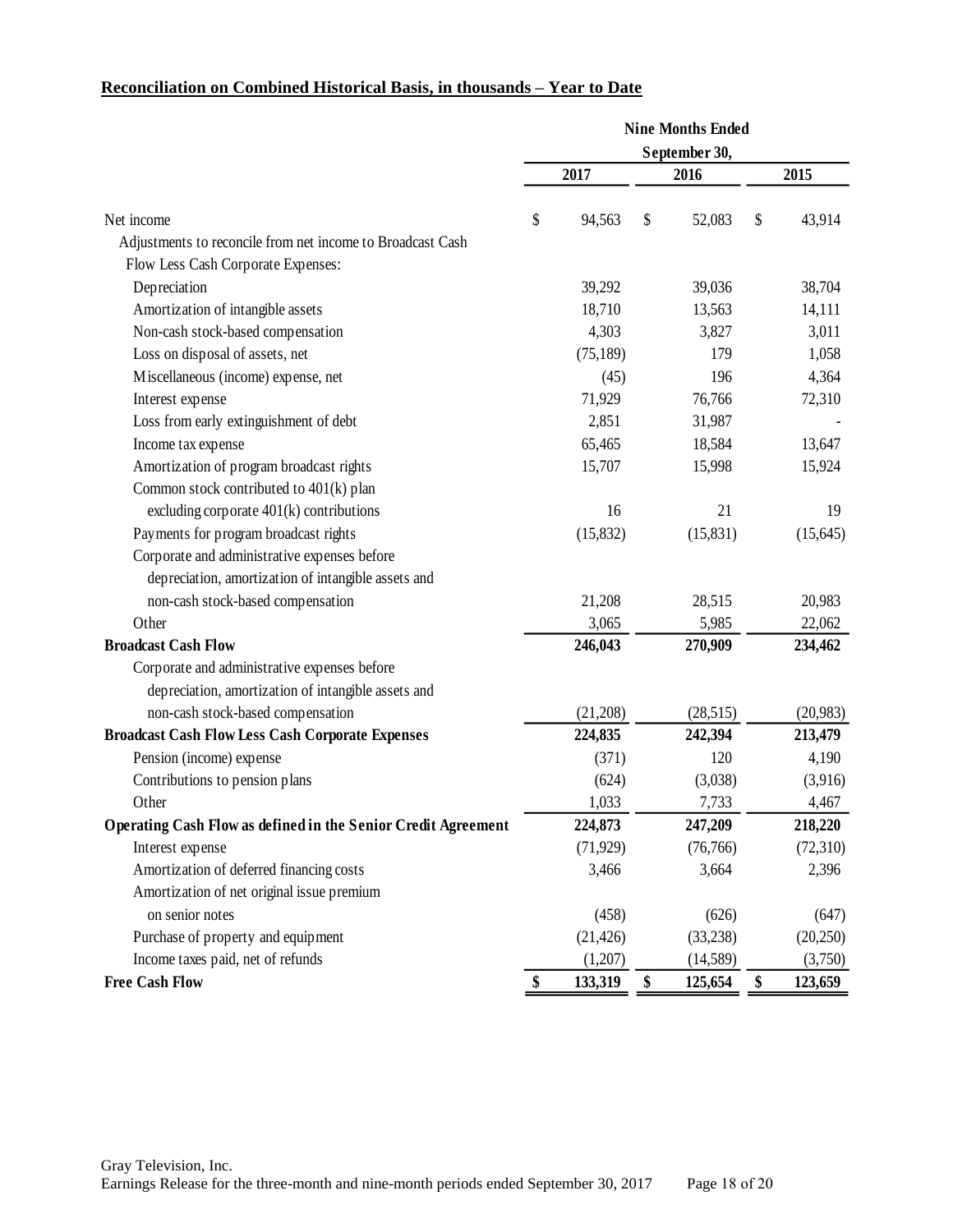# **Reconciliation of Total Leverage Ratio, Net of All Cash, in thousands except for ratio**

| <b>Combined Historical Basis Operating Cash Flow</b><br>as defined in the Senior Credit Agreement: | <b>Eight Quarters Ended</b><br>September 30, 2017 |                    |
|----------------------------------------------------------------------------------------------------|---------------------------------------------------|--------------------|
| Net income                                                                                         | \$                                                | 221,374            |
| Adjustments to reconcile from net income to Broadcast Cash                                         |                                                   |                    |
| Flow Less Cash Corporate Expenses:                                                                 |                                                   |                    |
| Depreciation                                                                                       |                                                   | 104,473            |
| Amortization of intangible assets                                                                  |                                                   | 41,764             |
| Non-cash stock-based compensation                                                                  |                                                   | 10,413             |
| (Gain) loss on disposals of assets, net                                                            |                                                   | (73, 916)          |
| Miscellaneous income, net                                                                          |                                                   | 1,439              |
| Interest expense                                                                                   |                                                   | 198,570            |
| Loss from early extinguishment of debt                                                             |                                                   | 34,838             |
| Income tax expense                                                                                 |                                                   | 116,434            |
| Amortization of program broadcast rights                                                           |                                                   | 42,931             |
| Common stock contributed to 401(k) plan                                                            |                                                   |                    |
| excluding corporate 401(k) contributions                                                           |                                                   | 52                 |
| Payments for program broadcast rights                                                              |                                                   | (42, 736)          |
| Corporate and administrative expenses before depreciation, amortization                            |                                                   |                    |
| of intangible assets and non-cash stock-based compensation                                         |                                                   | 67,917             |
| Other                                                                                              |                                                   | 14,868             |
| <b>Broadcast Cash Flow</b>                                                                         |                                                   | 738,421            |
| Corporate and administrative expenses before depreciation, amortization                            |                                                   |                    |
| depreciation, amortization of intangible assets and                                                |                                                   |                    |
| non-cash stock-based compensation                                                                  |                                                   | (67, 917)          |
| <b>Broadcast Cash Flow Less Cash Corporate Expenses</b>                                            |                                                   | 670,504            |
| Pension expense                                                                                    |                                                   | (189)              |
| Contributions to pension plans                                                                     |                                                   | (5,177)            |
| Other                                                                                              |                                                   | 11,496             |
| <b>Operating Cash Flow as defined in the Senior Credit Agreement</b>                               | \$                                                | 676,634            |
| Operating Cash Flow as defined in the Senior Credit Agreement,                                     |                                                   |                    |
| divided by two                                                                                     | \$                                                | 338,317            |
|                                                                                                    |                                                   | September 30, 2017 |
| <b>Adjusted Total Indebtedness:</b>                                                                |                                                   |                    |
| Long term debt, including current portion                                                          | \$                                                | 1,838,027          |
| Capital leases and other debt                                                                      |                                                   | 607                |
| Total deferred financing costs, net                                                                |                                                   | 29,151             |
| Premium on subordinated debt, net                                                                  |                                                   |                    |
|                                                                                                    |                                                   | (5,339)            |
| Cash                                                                                               |                                                   | (172, 854)         |
| Adjusted Total Indebtedness, Net of All Cash                                                       | \$                                                | 1,689,592          |
| <b>Total Leverage Ratio, Net of All Cash</b>                                                       |                                                   | 4.99               |